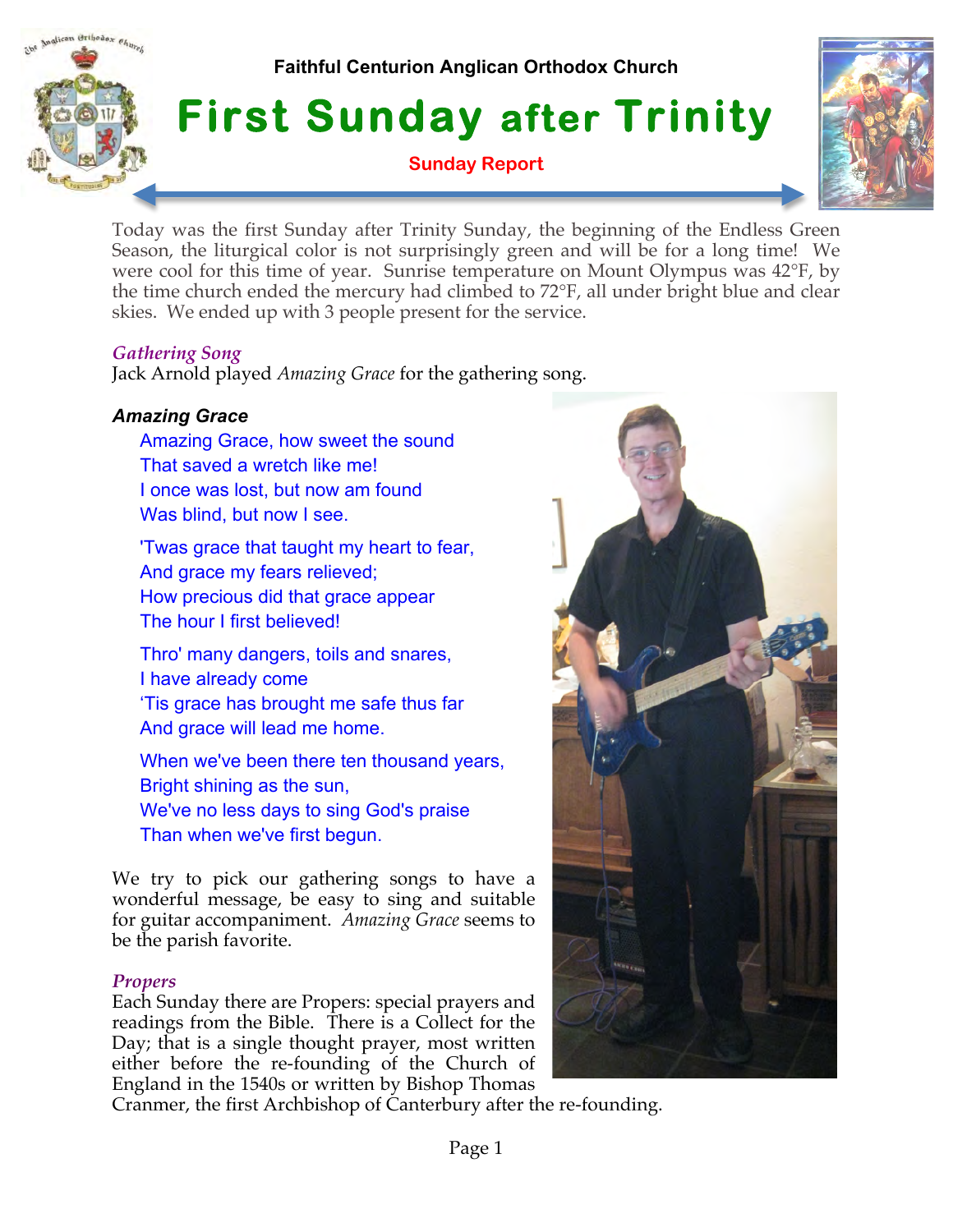The Collect for the Day is to be read on Sunday and during Morning and Evening Prayer until the next Sunday. The Epistle is normally a reading from one of the various Epistles, or letters, in the New Testament. The Gospel is a reading from one of the Holy Gospels; Matthew, Mark, Luke and John. The Collect is said by the minister as a prayer, the Epistle can be read by either a designated reader (as we do in our church) or by one of the ministers and the Holy Gospel, which during the service in our church is read by an ordained minister or our Deacon Striker.

The propers are the same each year, except if a Red Letter Feast, that is one with propers in the prayerbook, falls on a Sunday, then those propers are to be read instead, except in a White Season, where it is put off. Red Letter Feasts, so called because in the Altar Prayerbooks the titles are in red, are special days. Most of the Red Letter Feasts are dedicated to early saints instrumental in the development of the church, others to special events. Some days are particularly special and the Collect for that day is to be used for an octave (eight days) or an entire season, like Advent or Lent.

The Propers for today are found on Page 188-190, with the Collect first:

## First Sunday after Trinity.

*The Collect.*

 **GOD**, the strength of all those who put their trust in thee; Mercifully accept our prayers; and because, through the weakness of our mortal nature, we can do no good thing without thee, grant us the help of thy grace, that in keeping thy commandments we may please thee, both in will and deed; through Jesus Christ our Lord. *Amen.* **O**

Dru Arnold read today's Epistle, which came from the Fourth Chapter of St. John's First



Epistle, beginning at the Seventh Verse. John pointed out that if we do not love our brethren here on earth we have seen and touched, how then can we claim to have love for God, whom no man hath seen? "Beloved, let us love one another: for love is of God; and every one that loveth is born of God, and knoweth God. He that loveth not knoweth not God; for God is love." God loved us so much He sent His only Son to die for our sins. That is true love. Not that we love Him, but that first He loved us! So, if God first loved us, ought we also not love each other? No one has seen God at any time. Yet, He loves us and we say we love Him. If we do love one another, then God is in us, the Holy Ghost, and

we are in Him. Be bold, the world will end some time, for each of us it ends when we leave here. Fear not, trust in God and dread naught. God and His love will keep fear and the damage it does at bay. Love each other and act on that love.

This reading covers the same ground as Jesus' Summary of the Law, the second portion, "That he who loveth God love his brother also." God is love, not hate.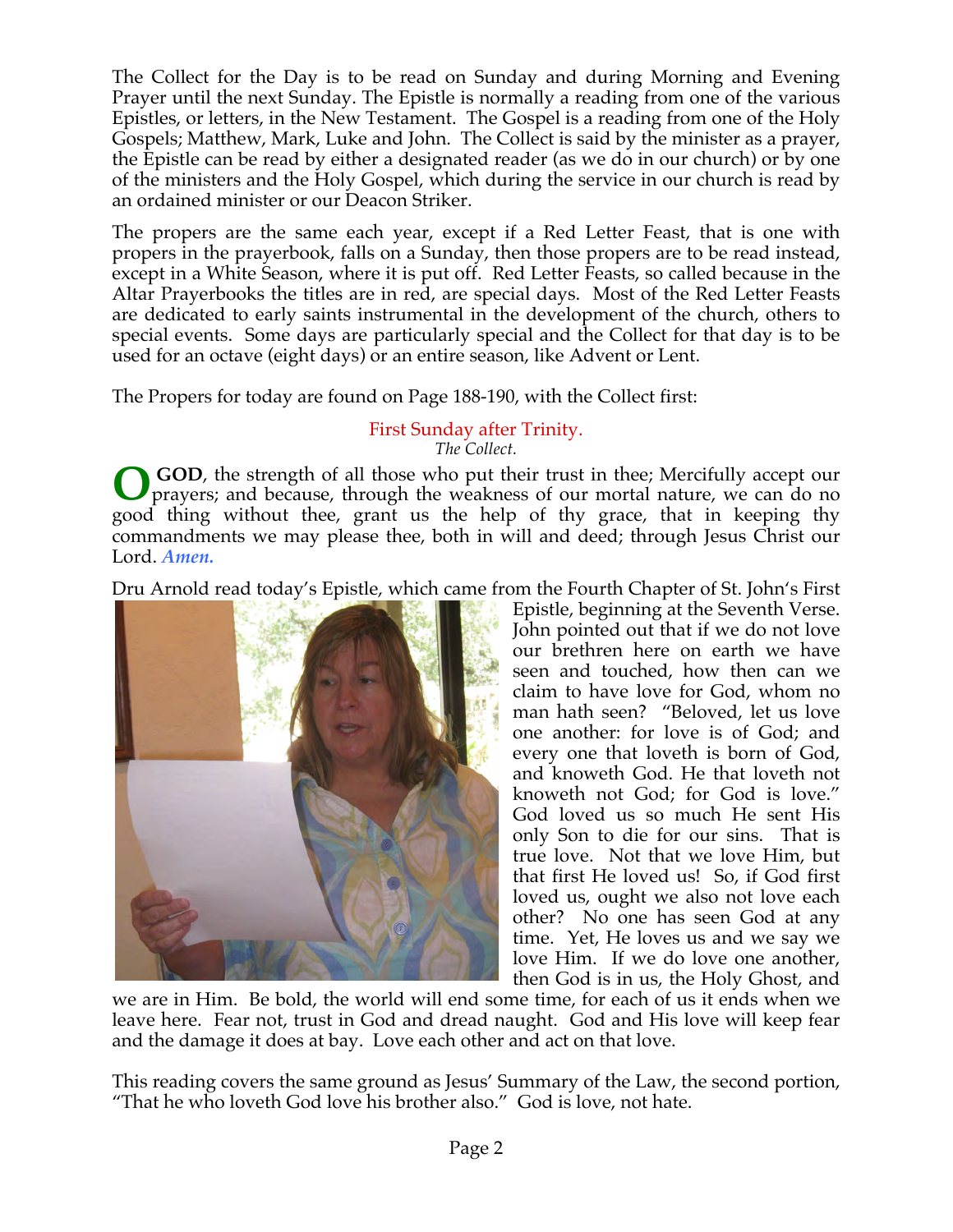ELOVED, let us love one another: for love is of God; and every one that loveth is born of God, and knoweth God. He that loveth not knoweth not God; for God is love. In this was manifested the love of God toward us, because that God sent his **ELOVED**, let us love one another: for love is of God; and every one that loveth is loven of God, and knoweth God. He that loveth not knoweth not God; for God is love. In this was manifested the love of God toward us, beca that we loved God, but that he loved us, and sent his Son to be the propitiation for our sins. Beloved, if God so loved us, we ought also to love one another. No man hath seen God at any time. If we love one another, God dwelleth in us, and his love is perfected in us. Hereby know we that we dwell in him, and he in us, because he hath given us of his Spirit. And we have seen and do testify that the Father sent the Son to be the Saviour of the world. Whosoever shall confess that Jesus is the Son of God, God dwelleth in him, and he in God. And we have known and believed the love that God hath to us. God is love; and he that dwelleth in love dwelleth in God, and God in him. Herein is our love made perfect, that we may have boldness in the day of judgment: because as he is, so are we in this world. There is no fear in love; but perfect love casteth out fear: because fear hath torment. He that feareth is not made perfect in love. We love him, because he first loved us. If a man say, I love God, and hateth his brother, he is a liar: for he that loveth not his brother whom he hath seen, how can he love God whom he hath not seen? And this commandment have we from him, That he who loveth God love his brother also.

Jack Arnold, our Deacon Striker, read today's Gospel which started in the Sixteenth



Chapter of the Gospel according to St. Luke, beginning at the Nineteenth Verse. It is a story Jesus told of Lazarus, not the Lazarus whom he raised from the dead, but a fictional character. This Lazarus was poor and very ill, he was laid at the gate of an extremely well fed rich man hoping he might be fed with the castoffs from the rich man's table. He was so ill, he could not move when dogs came to lick his sores. He died and went to heaven where he was well cared for and was whole. The rich man died, and for his self centered behavior here on earth, went to hell where he was tormented horribly. He looked up and saw Lazarus. He begged for just a touch of water, that he might be comforted. Abraham told the rich man that he would receive no comfort as he had partaken of all the comfort he would get while on earth when he thought only of himself. He also told him there was a gulf between heaven and hell

through which no one could pass. Hearing that, the rich man asked that Lazarus be sent to his father's house that his brothers might avoid his fate. Abraham pointed out they had the words of Moses and the prophets, if they would not hear them, they would not listen to one who rose from the dead.

HERE was a certain rich man, which was clothed in purple and fine linen, and fared sumptuously every day: and there was a certain beggar named Lazarus, which was laid at his gate, full of sores, and desiring to be fed with the crumbs HERE was a certain rich man, which was clothed in purple and fine linen, and fared sumptuously every day: and there was a certain beggar named Lazarus, which was laid at his gate, full of sores, and desiring to be fed with it came to pass, that the beggar died, and was carried by the angels into Abraham's bosom: the rich man also died, and was buried; and in hell he lift up his eyes, being in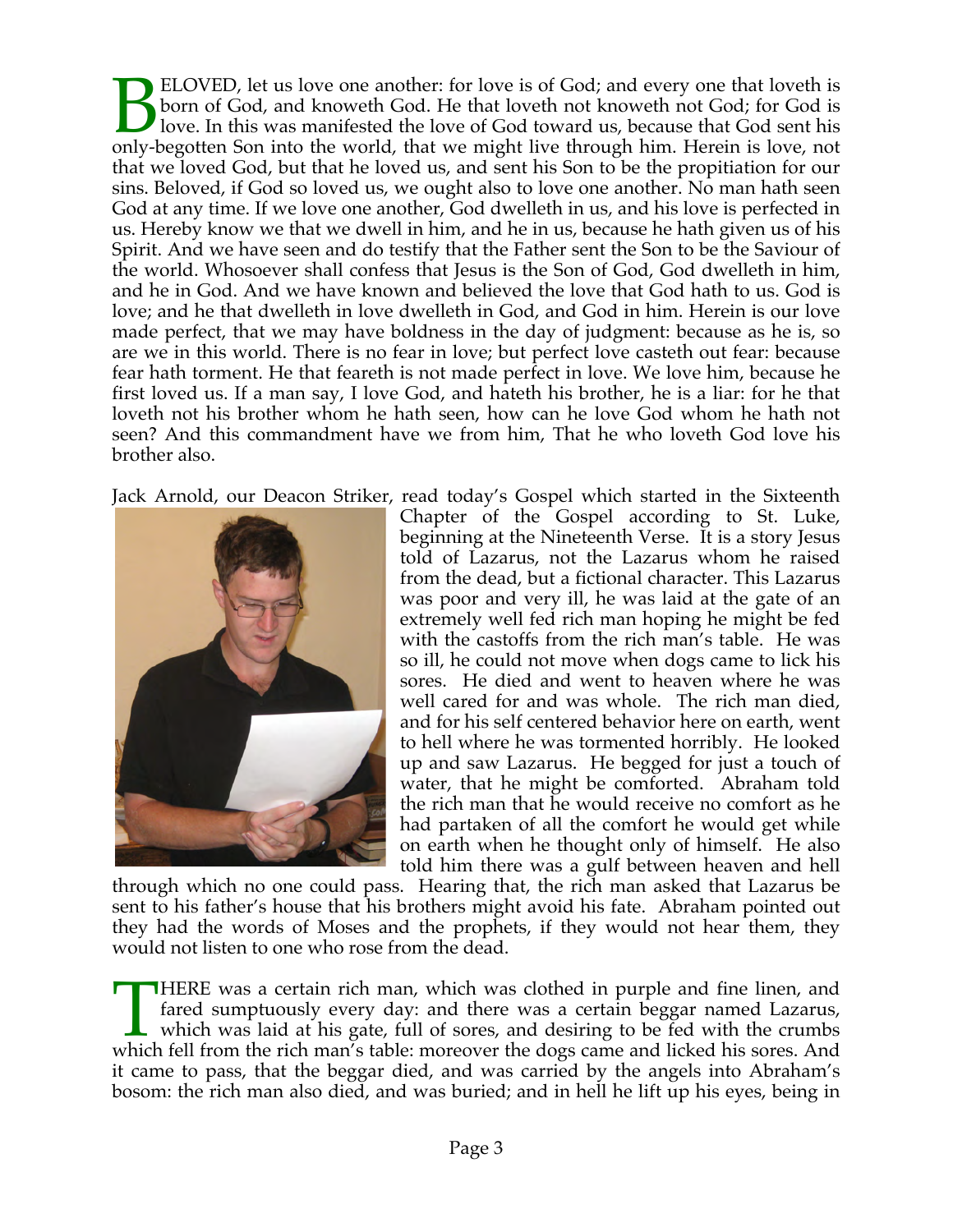torments, and seeth Abraham afar off, and Lazarus in his bosom. And he cried and said, Father Abraham, have mercy on me, and send Lazarus, that he may dip the tip of his finger in water, and cool my tongue; for I am tormented in this flame. But Abraham said, Son, remember that thou in thy lifetime receivedst thy good things, and likewise Lazarus evil things: but now he is com-forted, and thou art tormented. And beside all this, between us and you there is a great gulf fixed: so that they which would pass from hence to you cannot; neither can they pass to us, that would come from thence. Then he said, I pray thee therefore, father, that thou wouldest send him to my father's house: for I have five brethren; that he may testify unto them, lest they also come into this place of torment. Abraham saith unto him, They have Moses and the prophets; let them hear them. And he said, Nay, father Abraham: but if one went unto them from the dead, they will repent. And he said unto him, If they hear not Moses and the prophets, neither will they be persuaded, though one rose from the dead.

#### *Sermon – Time and Action*

Today's sermon brought the Collect, Epistle and Gospel together and is partly



contained in the forewords above. How little we need other guidance, if we but listen to what God tells us.

Consider these words from the Collect:

… the strength of all those who put their trust in thee; … through the weakness of our mortal nature, we can do no good thing without thee, grant us the help of thy grace, that in keeping thy commandments we may please thee, both in will and deed…

This is a little longer Collect than usual, but in it we acknowledge that God is our strength, as we are weak and cannot do any true good without His Help; thus we ask His help or grace to do His Will in both in our thoughts and actions.

And, what is the first action we are to take, to

love one another. Saint John pointed out if we do not love our fellow creatures here on earth whom we have seen and touched, how then can we claim to have love for God, whom no have not seen? "Beloved, let us love one another: for love is of God; and every one that loveth is born of God, and knoweth God. He that loveth not knoweth not God; for God is love." God loved us so much He sent His only Son to die for our sins. That is true love. Not that we love Him, but that first He loved us! So, if God first loved us, ought we also not love each other? No one has seen God at any time. Yet, He loves us and we say we love Him. If we do love one another, then God is in us, the Holy Ghost, and we are in Him. Be bold, the world will end some time, for each of us it ends when we leave here. Fear not, trust in God and dread naught. God and His love will keep fear and the damage it does at bay. Love each other and act on that love.

To love one another and act on that love. To consider the ways we might help others and then actually help them. It is not a question of giving, but helping. The rich man could have helped Lazarus, but it never entered his head. Lazarus was a rather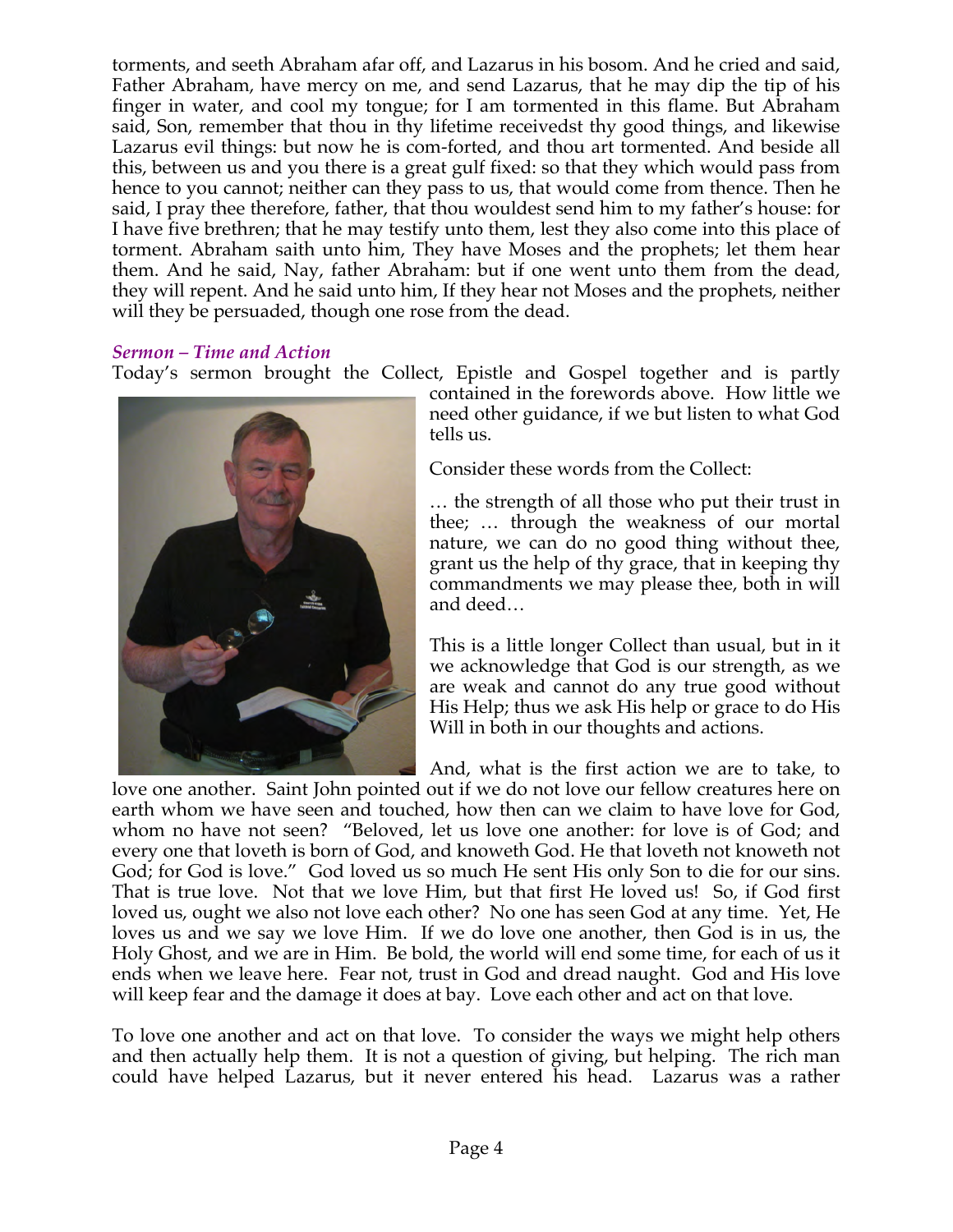disgusting feature of his world and when he died, the rich man was pleased not to have to pass by him. Yet, it never entered into his head to help.

How is that possible?

Simple, his eye was not on the donut, but on the hole. The rich man cared about all the things that don't count and never considered those that do.

Indeed, between heaven and hell there is a great gulf fixed, but the gulf is not of God's making but ours. It is us who keeps us from the heaven He offers freely, yet at a great price.

Put your trust in God and dread naught. Love those around you and act on that love. Think how you can help, not how you can "enjoy" life. Helping does not mean simply giving money to those who don't have it, no strings attached. It means facilitating a way for those who do not have to earn what they need; to bring them the means of acquiring those things which they need. Those things are spiritual as well as physical. A hand up, not a hand out. You will find out the more you help, the more you enjoy real life.

## *Bishop Ogles' Sermon*

We are oft fortunate to get copies of Bishop Jerry's sermon notes. Today is one of those

Sundays. Today's sermon starts off with the collect. It will give you a lot to consider in your heart.

# **First Sunday after Trinity 10 June 2012 Anno Domini**

St Andrews Anglican Orthodox Church Parable of the Rich Man and Lazarus

#### First Sunday after Trinity. *The Collect.*

 **GOD**, the strength of all those who put their trust in thee; Mercifully accept our prayers; and because, through the weakness of our mortal nature, we can do no good thing without thee, grant us the help of thy grace, that in keeping thy commandments we may please thee, both in will and deed; through Jesus Christ our Lord. *Amen.* **O**



19There was a certain rich man, which was clothed in purple and fine linen, and fared *sumptuously every day: 20 And there was a certain beggar named Lazarus, which was laid at his gate, full of sores, 21 And desiring to be fed with the crumbs which fell from the rich man's table: moreover the dogs came and licked his sores. 22 And it came to pass, that the beggar died, and was carried by the angels into Abraham's bosom: the rich man also died, and was buried; 23 And in hell he lift up his eyes, being in torments, and seeth Abraham afar off, and Lazarus in his bosom. 24 And he cried and said, Father Abraham, have mercy on me, and send Lazarus, that he may dip the tip of his finger in water, and cool my tongue; for I am tormented in this flame. 25 But Abraham said, Son, remember that thou in thy lifetime receivedst thy good things, and likewise Lazarus evil things: but now he is comforted, and thou art tormented. 26 And beside all this, between us and you there is a great gulf fixed: so that they which would pass from hence to you cannot; neither can they pass to us, that would come from thence. 27 Then he said, I pray thee therefore, father, that thou wouldest send him to my father's house: 28 For I have five*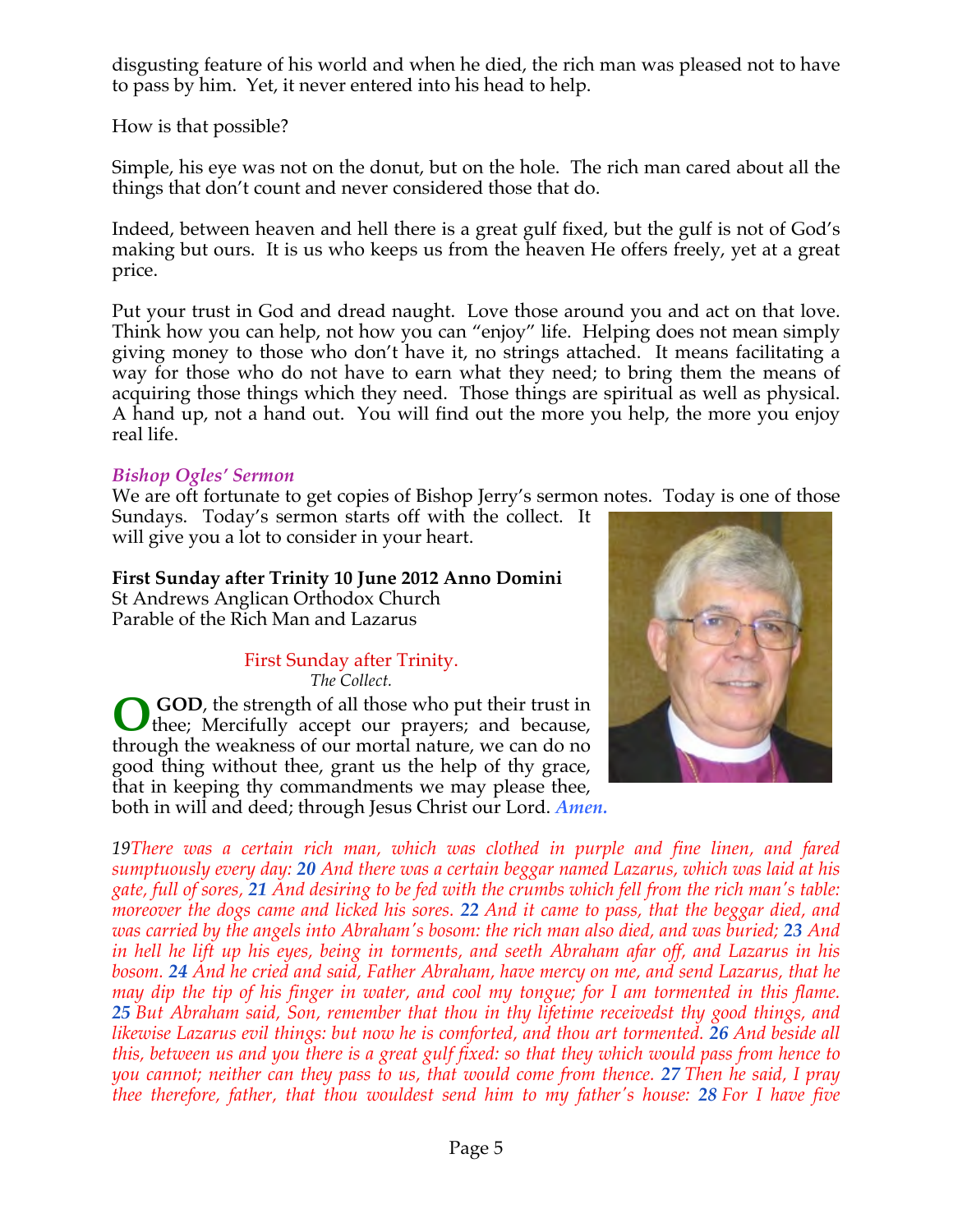*brethren; that he may testify unto them, lest they also come into this place of torment. 29 Abraham saith unto him, They have Moses and the prophets; let them hear them. 30 And he said, Nay, father Abraham: but if one went unto them from the dead, they will repent. 31 And he said unto him, If they hear not Moses and the prophets, neither will they be persuaded, though one rose from the dead*. (Luke 16:19-31)

 Before we look more closely at this great parable of Jesus, we must understand that Christ never uses a parable of things physical or spiritual whose principle is not consistent with the truth. This story of the rich man and Lazarus may be just as actual as it is figurative. God's principles never change and neither does His truth.

 The parable addresses the issues of the hereafter in stark illustration of Paradise and Hell. There are those whose wealth dim their eyes to mercy and compassion, and encrypt their hearts in greed and malice. There are, on the other hand, those who would prefer to give whatever material possession they have if it will render a greater good in improving the life of that one standing nearby. Because their hearts are not centered on the material, their souls are fixed on goodness and mercy. Christ does not mean to teach that there is evil in riches, but in the way that we may covet such wealth. There is no honor is being desperately poor, either, but the circumstances of life may render any of us unable to provide for ourselves and impoverished by misfortune. When poor men, such as Lazarus, are made to beg by the gates of the wealthy, this condition is an illustration of the sin in the sin that lies covered in the purple garments of the wealthy who refuse to share their excess with those who are so deprived even of food to eat.

 It should be noted that God does not always provide material reward to His righteous in this world. The tables are often turned so that the wealthy are the wicked, and the poor, the righteous. It does not necessarily need to be so, but often is. Even a very righteous man may be corrupted when he comes into great wealth. He may forget the estate from which he has come, and dwell only on the improvement of his finances.

 We must not misapply Scriptural counsel regarding money: it is not money itself that is evil, but the love thereof. *For the love of money is the root of all evil: which while some coveted after, they have erred from the faith, and pierced themselves through with many sorrows* (1 Tim 6:10) If God rewards you will a million dollars in your account, the mere possession of so much money does not make you a bad person. The manner in which you use the money for good is a measure of your virtue.

 The deference which Christ shows to the poor man in giving him a Godly name, Lazarus, or Eleazar, is notable. The name means, God is MY Help. We have churches in the AOC in parts of the world in which every member depends upon God alone for the next morsel of food they consume. This Holy name imputes a righteous character to the poor man.

 But what of the rich man? He is given no name at all. Why do you suppose this is so? Because if our names are not written in the Book of Life, then they are not written at all. In fact, there are no names in Hell. Why would you need a name there?

 *19There was a certain rich man, which was clothed in purple and fine linen, and fared sumptuously every day* This man was filled with himself and cared not a whit for those around him. He had much more than he needed, yet was unwilling to share a morsel from his well-stocked pantry to a poor man diseased and dying. The love of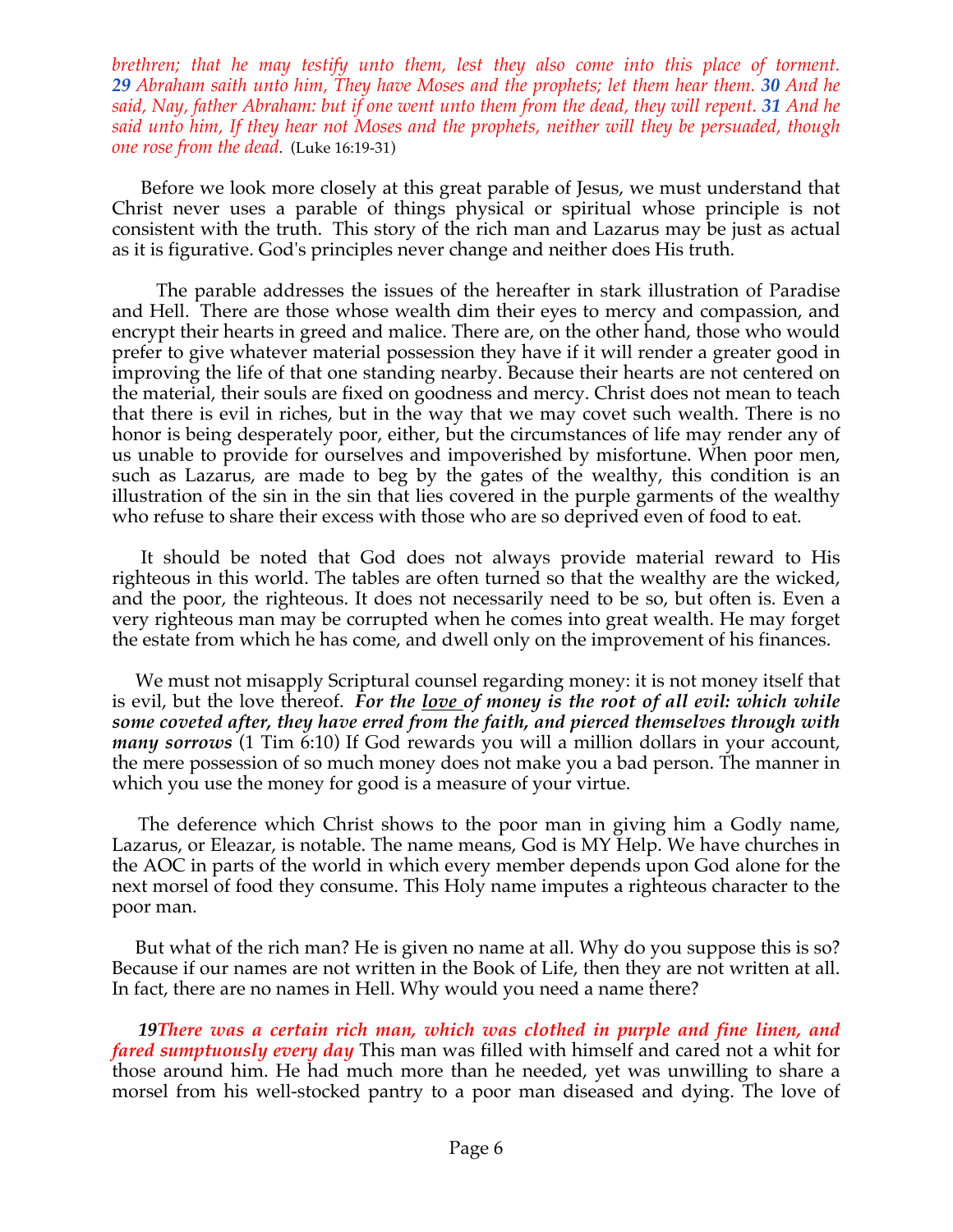wealth petrifies the heart and closes its gates of mercy. Christ only refers to this man as a "rich man." He has no redeeming qualities that recommend him to God.

 *20 And there was a certain beggar named Lazarus, which was laid at his gate, full of sores* You may wonder why Lazarus is a beggar? Could it be a result of his complete helplessness due to disease. He could not help himself – he had to be helped. Someone must help those around us who are unable, due to tragic circumstances, to help themselves. Before the advent of utopian and socialistic philosophy, the Church and Community were the source of help – and still should be.

 *21 And desiring to be fed with the crumbs which fell from the rich man's table: moreover the dogs came and licked his sores.* He desired no great thing – only to be fed the crumbs from the rich man's table. These the rich man did not need, but it is doubtful that the rich man cared enough to give them to Lazarus. Even though men of means showered no mercy on their own kind, at least the dogs lived up to their reputation of loyalty. The dogs comforted Lazarus – not with food which they had not – but with compassion and love. Are we better than dogs?

 *22 And it came to pass, that the beggar died, and was carried by the angels into Abraham's bosom: the rich man also died, and was buried* How casually does the LORD make reference to that grave which awaits every beloved reader of this devotion. It shall come to pass that each of us shall die. Then what?

 You will observe a great difference in the disposition of Lazarus after death, and that of the rich man after death. Christ says of the beggar (he) *was carried by the angels into Abraham's bosom* Truly the destination of all righteous souls. Abraham is father, not only to the Hebrews, but all who believe in the Promised Seed – Jesus Christ! What a royal sendoff did Lazarus receive. Though a poor, sick beggar, he was honored with the dignity of being carried by the angels to Abraham's Bosom. Angels are important heavenly dignitaries, but not so dignified as to ignore any soul that dies in Christ.

 How does the honor paid Lazarus differ from the disposition of the Rich Man's body? *The rich man also died, and was buried*. He was placed, not in the Bosom of Abraham, but in the depth of the earth – his eternal home, or ultimately, Hell. Instead of the angels carrying him to Abraham's Bosom, the rich man lies in the cursed soil of the world. Quite well do the final words of a poem by Sir Walter Scott summarize the matter:

*"For him no minstrel raptures swell; High though his titles, proud his name, Boundless his wealth as wish can claim Despite those titles, power, and pelf, The wretch, concentred all in self, Living, shall forfeit fair renown, And, doubly dying, shall go down To the vile dust from whence he sprung, Unwept, unhonored , and unsung."*

 But Scott's words do not fully reveal the extent of the tragedy of such a lifestyle – the fires of Hell await such a one the very moment his eyes are blinded by death.

 *23 And in hell he lift up his eyes, being in torments, and seeth Abraham afar off, and Lazarus in his bosom.* Christ does not leave the reality of hell open for question, but states the fact outright. There are fires in Hel, and torments as well. There are no medical stations there to relieve the pain for, in Hell, the character of its citizens rule – NO MERCY! The rich man can see Lazaraus "afar off" in the bosom of Abraham.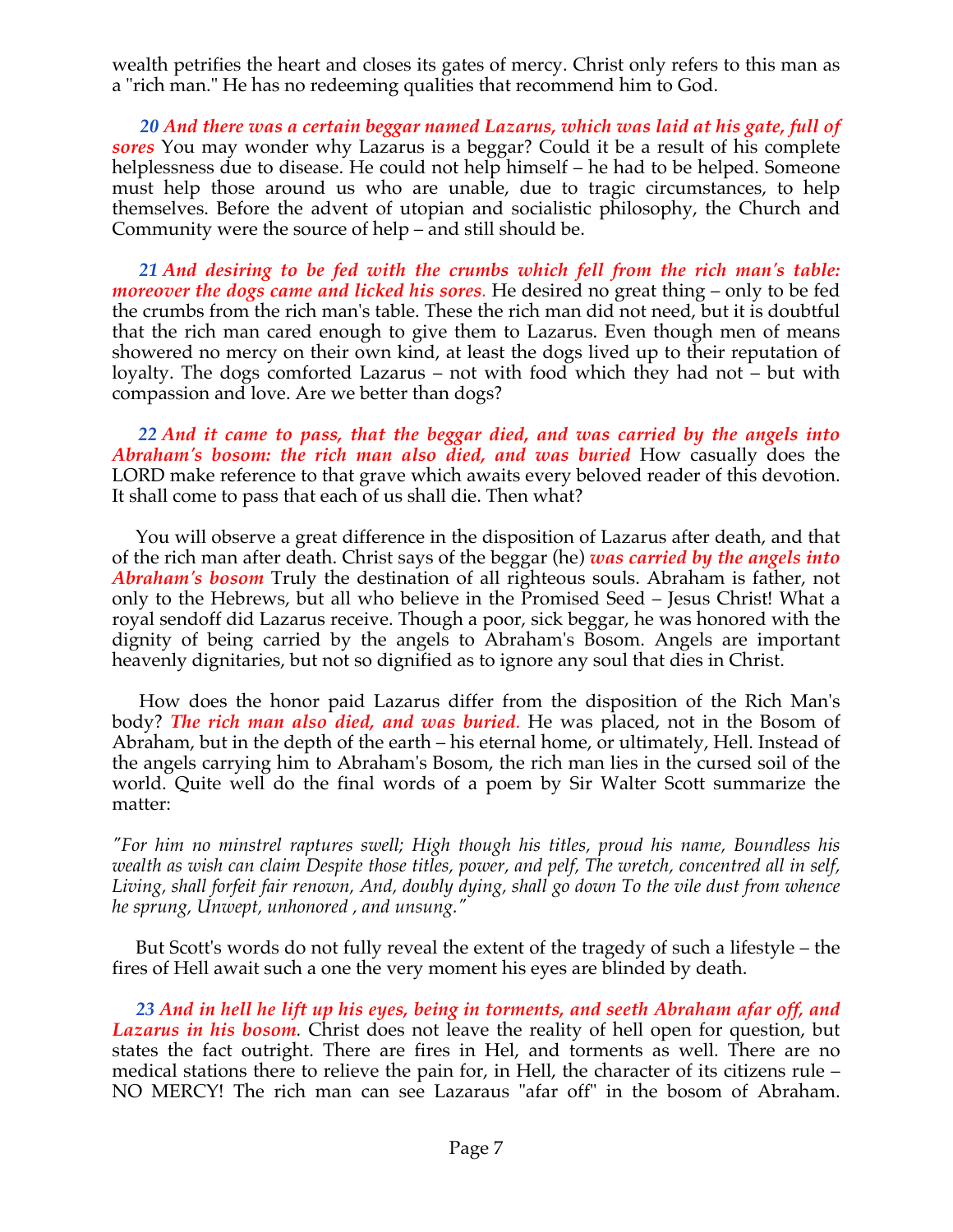Heaven is a far off place from Hell. But the wicked can see the delight of those in Heaven.

 *24 And he cried and said, Father Abraham, have mercy on me, and send Lazarus, that he may dip the tip of his finger in water, and cool my tongue; for I am tormented in this flame* The pride of wealth no longer dominates the rich man's thinking. He takes no longer pride in his fine raiment for that was burned away the moment he was cast into Hell. The rich man begs for that which he had none of in life – MERCY! Lazarus is now rich, and the rich man a beggar. He begs for mercy to be delivered by the very finger of him to whom he granted no mercy. Hell is a hot dry place. The drought never ends there. It is interesting to note that there is no evidence that Lazarus is aware of the rich man's condition in Hell. Such knowledge might dampen his joy in Heaven for he obviously was a man of compassion as opposed to the rich man. Hell is a place of torment. God sends no one to Hell – we send ourselves.

 *25 But Abraham said, Son, remember that thou in thy lifetime receivedst thy good things, and likewise Lazarus evil things: but now he is comforted, and thou art tormented.* We sometimes find men in conditions and circumstances from which we cannot extricate them, but we still should have what kindness we can have and show respectful regard. Observe with what sympathy Abraham addresses the rich man in Hell: He calls him "son!" It is possible that this man could have been a true son of Abraham as was Lazarus had he followed in that faith of Abraham in Christ. But he was more likely a son by hereditary descent and not spiritual. The temporary luxuries of riches born out of greed will avail nothing in Heaven. The pleasure is so temporary, and eternity so very long – endless in fact.

 *26 And beside all this, between us and you there is a great gulf fixed: so that they which would pass from hence to you cannot; neither can they pass to us, that would come from thence.* We must recognize that the distance is so great between Heaven and Hell that none can pass to and from. No one has descended to Hell and returned to tell of it, and the same is true of Heaven regardless the cheap little books of commercial fodder marketed today. If you believe that you can visit Hell, you probably will do so for longer than you wish.

 *27 Then he said, I pray thee therefore, father, that thou wouldest send him to my father's house: 28 For I have five brethren; that he may testify unto them, lest they also come into this place of torment.* Even the wicked in Hell are aware of the lost condition of their loved ones. Does this give cause for pause? Those in Hell would do anything to save their loved ones (for the damned also love their own) from coming to such a place of hot torment.

 *. 29 Abraham saith unto him, They have Moses and the prophets; let them hear them.* Have we, too, heard the voice of Moses from the beginning in Genesis? Have we heard and heeded the writings of the prophets and the Gsopel and Espitles that tell of Christ? If so, it is enough! We need no astounding signs to prove our faith else it is not faith.

*An evil and adulterous generation seeketh after a sign; and there shall no sign be given to it, but the sign of the prophet Jonas: For as Jonas was three days and three nights in the whale's belly; so shall the Son of man be three days and three nights in the heart of the earth*. (Matt 12:39-40) Is the death, burial and resurrection of Jesus Christ as your Lord and Savior enough for you, or do you seek cleverly designed signs of men?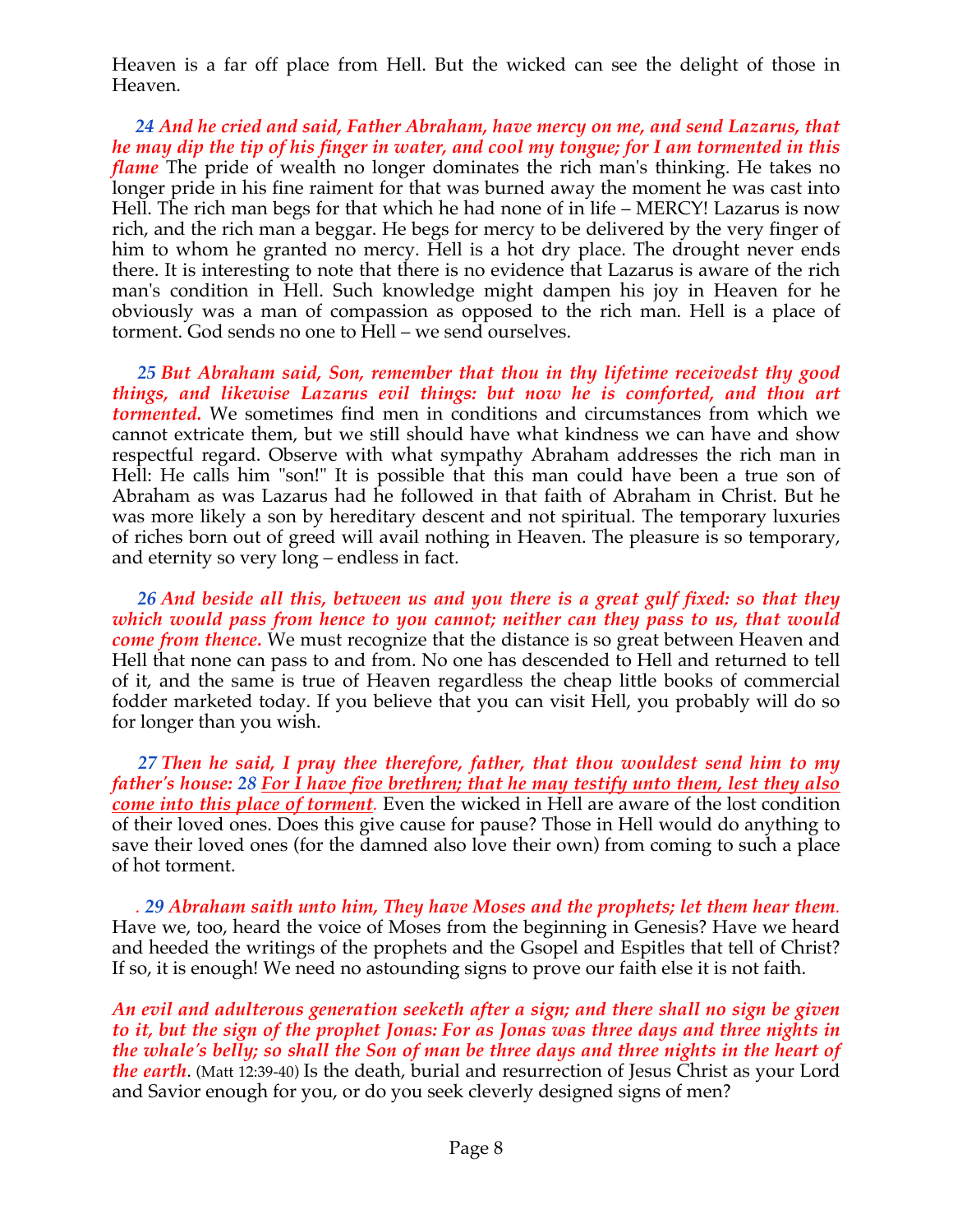*30 And he said, Nay, father Abraham: but if one went unto them from the dead, they will repent.* Really? Christ rose from the dead and the obstinate, faithless Jewish rulers still hated Him. Faith is based in hope and love, not sure evidence.

 *31 And he said unto him, If they hear not Moses and the prophets, neither will they be persuaded, though one rose from the dead*. If our faith is not founded on God's Word, no other considerations are important. We believe because God's Love is reflected to our hearts in the hope and reality revealed by Scripture. If our hearts are made of lead, the iron Magnet will not attract it. There must be a kinship (even if distant) in the heart that responds to the Call of God.

Do you have that kinship?

## *Bishop Dennis Campbell's Sunday Sermon*

As is oft the case, we are honored to present Bishop Dennis' Sunday sermon presented



to his parish. Dennis has a great sermon for the First Sunday after Trinity:

## **God is Worth It**

Psalm 73 First Sunday after Trinity June 10, 2012

If we are going to find any kind of peace and meaning in life in this world, we are going to have to ask and answer several very important questions, for the answers will direct the course of our existence, now, and for all eternity. The first question is, does God exist? The second question is, how can I know God? The third is

do I owe God anything? The fourth question is based on the faith that the answers to the previous questions are "yes." This question is, is obeying God "worth it?" Is obeying God worth the time and energy and trouble and sacrifice I have to put into it? This is the question dealt with in Psalm 73, and it is asked in light of the differences the author sees in the lives and circumstances of those who obey God, and those who do not.

#### Evening Prayer. Psalm 73. *Quam bonus Israel!*

**RULY** God is loving unto Israel: \* even unto such as are of a clean heart. **TRULY** God is loving unto Israel: \* even unto such as are of a clean h 2 Nevertheless, my feet were almost gone, \* my tread- ings had well-nigh slipt.

3 And why? I was grieved at the wicked:  $*$  I do also see the ungodly in such prosperity.

4 For they are in no peril of death; \* but are lusty and strong.

5 They come in no misfortune like other folk; \* neither are they plagued like other men.

6 And this is the cause that they are so holden with pride, \* and cruelty covereth them as a garment.

7 Their eyes swell with fatness, \* and they do even what they lust.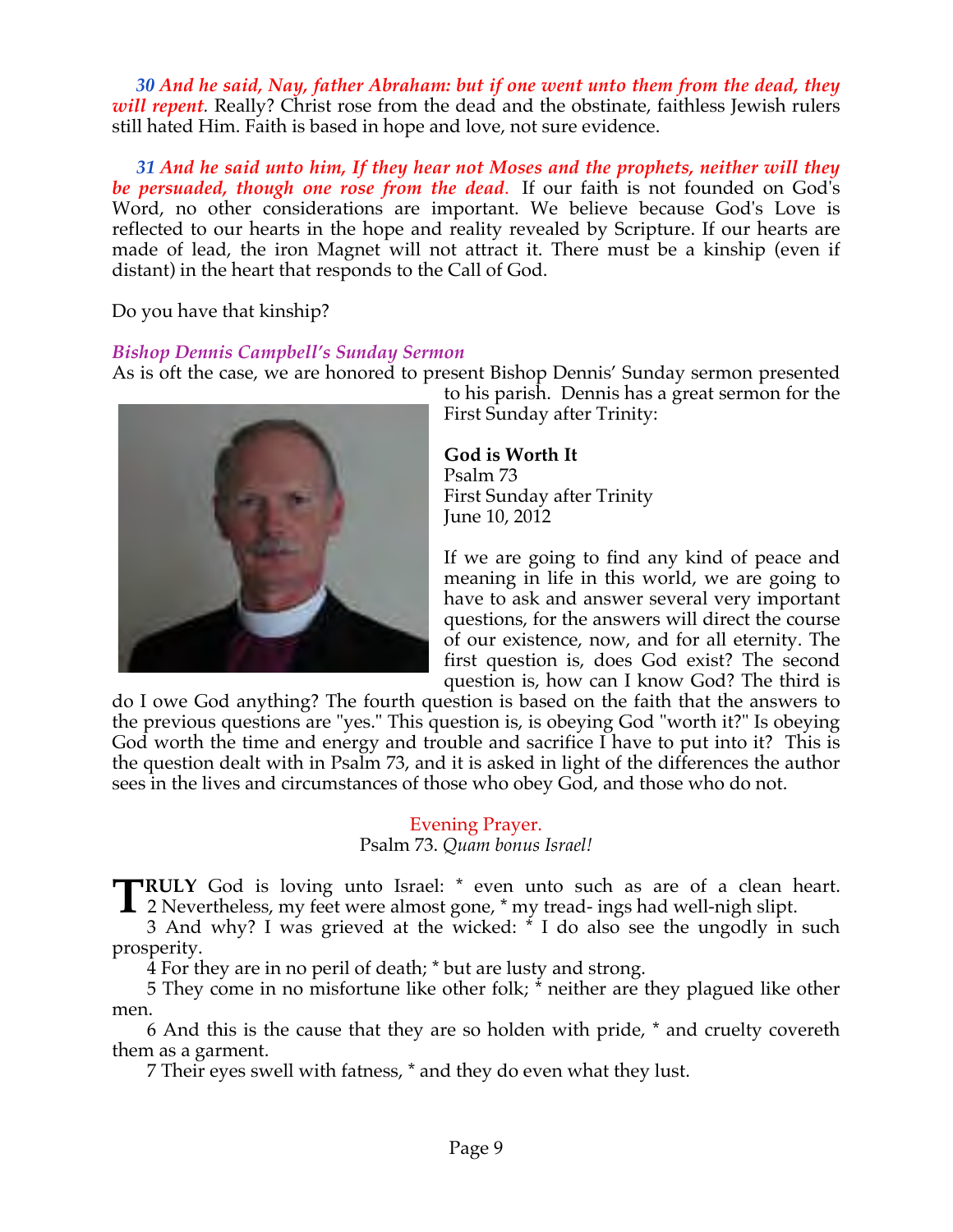8 They corrupt other, and speak of wicked blasphemy; \* their talking is against the Most High.

9 For they stretch forth their mouth unto the heaven, \* and their tongue goeth through the world.

10 Therefore fall the people unto them, \* and there- out suck they no small advantage.

11 Tush, say they, how should God perceive it? \* is there knowledge in the Most High?

12 Lo, these are the ungodly, \* these prosper in the world, and these have riches in possession:

13 And I said, Then have I cleansed my heart in vain, \* and washed my hands in innocency.

14 All the day long have I been punished, \* and chas- tened every morning.

15 Yea, and I had almost said even as they; \* but lo, then I should have condemned the generation of thy chil- dren.

16 Then thought I to understand this; \* but it was too hard for me,

17 Until I went into the sanctuary of God: \* then un- derstood I the end of these men;

18 Namely, how thou dost set them in slippery places, \* and castest them down, and destroyest them.

19 O how suddenly do they consume,\*perish, and come to a fearful end!

20 Yea, even like as a dream when one awaketh; \* so shalt thou make their image to vanish out of the city.

21 Thus my heart was grieved, \* and it went even through my reins.

22 So foolish was I, and ignorant, \* even as it were a beast before thee.

23 Nevertheless, I am alway by thee; \* for thou hast holden me by my right hand.

24 Thou shalt guide me with thy counsel, \* and after that receive me with glory.

25 Whom have I in heaven but thee? \* and there is none upon earth that I desire in comparison of thee.

26 My flesh and my heart faileth; \* but God is the strength of my heart, and my portion for ever.

27 For lo, they that forsake thee shall perish; \* thou hast destroyed all them that are unfaithful unto thee.

28 But it is good for me to hold me fast by God, to put my trust in the Lord God, \* and to speak of all thy

works in the gates of the daughter of Sion.

The Psalm makes a shocking point; disobedience pays. The general teaching of most religions is that those who obey God receive blessings from God. This idea is often reduced to the catch phrase, "do good, get good." But the author of this Psalm looks around Israel and Jerusalem and sees that it doesn't always work that way. It often happens that nice guys finish last and bad guys win. Who are the prosperous, the healthy, the well-fed? According to the Psalmist, it is not necessarily the man who works hard at an honourable job and lives an honourable, Godly life. He is more likely to be poor, barely able to feed his family, and sick from poor nourishment and overwork. It is the wicked who prosper, and they do so by taking advantage of others. They scheme and cheat and lie to get what they want, "Therefore fall the people unto them, and thereout suck they no small advantage" (vs. 10). The King James says, "waters of a full cup are wrung out " to the wicked. They gain a full cup by wringing it out of others. The picture is of a person twisting a damp rag until the water runs out of it, and the idea is that the wicked wring their wealth out others instead of earning it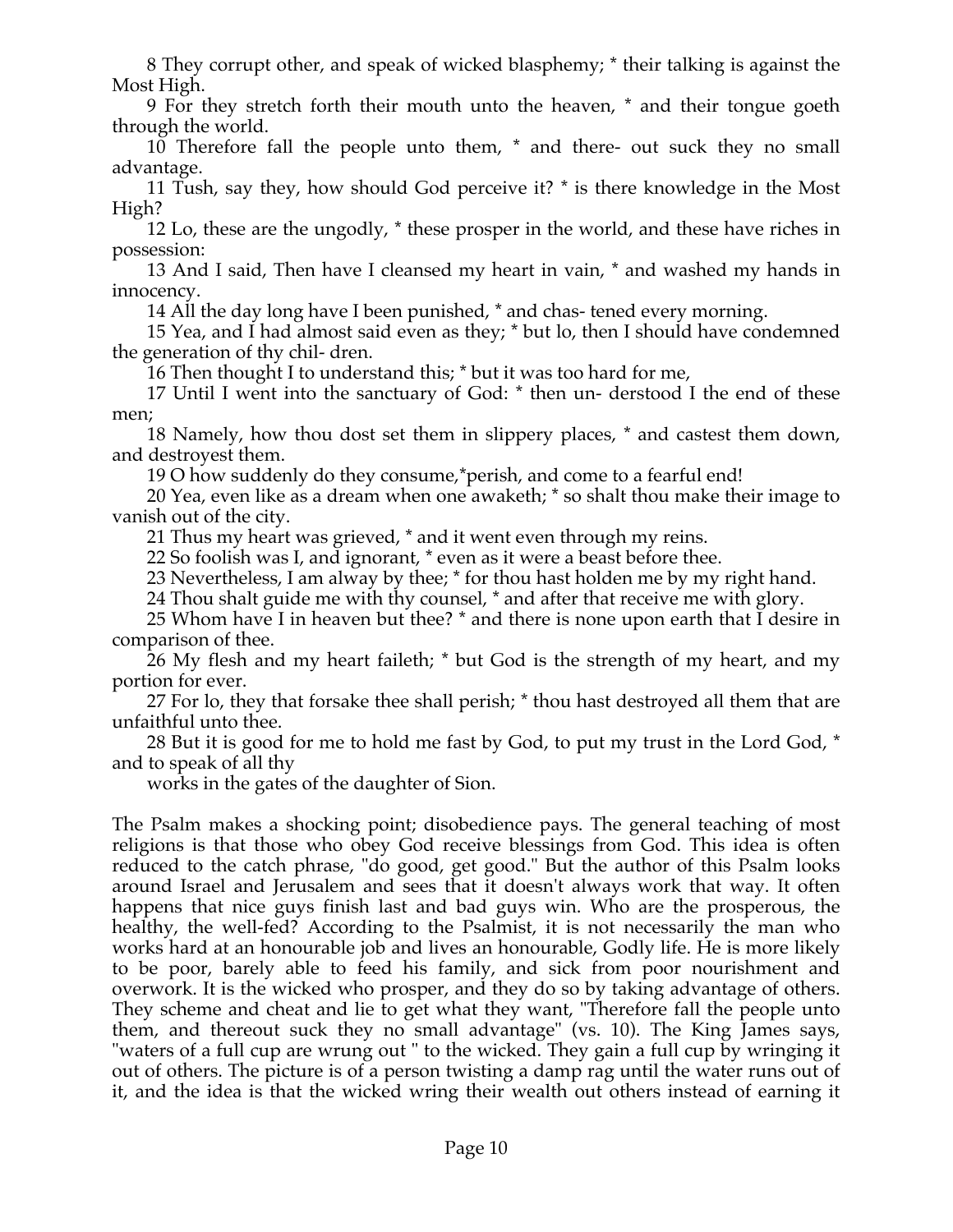honestly. The wicked prosper and the righteous suffer. That is the shocking point made by this Psalm, and the implication is that if this is true, then serving God is not worth it. Turn away from God, join the wicked, do whatever it takes to claw your way to wealth, then eat drink and be merry.

The author of this Psalm was considering this. "I have cleansed my heart in vain" he wrote in verse 13. He is saying, "I've been a fool to try to be righteous. It is useless. The blessings go only to the wicked, and I'm going to join them." He was tired of playing by the rules while the wicked got all the prizes. I am sure most of you have felt that way sometimes. When I went into the ministry I thought people hungered for God the way I did. I thought they wanted to know the Scriptures the way I wanted to know them. I thought they wanted to turn away from the destructive emptiness of self-indulgence and materialism. I thought they would come to a church where the Bible is believed and taught and lived. So I invested and sacrificed myself and my family to bring the Word to people, in hope of seeing them come to Christ or grow in grace. Thanks be to God, I have found many solid Christian people in the Church. I have also found animosity to God. I have also found people desire a feel-good gospel and a church based on emotionalism and programs rather than truth and holiness. I have found that most people would much rather feel like a Christian than be a Christian, and they don't want any Bible waving clergyman upsetting their world and challenging their views. There is nothing new about this. Around the end of the Nineteenth Century, Bishop J. C. Ryle noted the same thing. After saying the methods which emphasise shows and feelings instead of doctrine and holiness draw large crowds and are extremely popular, he wrote in the preface to his book, Old Paths, "I am not surprised. It is exactly what a study of human nature by the light of the Bible would lead me to expect." It took me a long time and a lot of major disappointments to learn the truth of those words, and I have often thought of giving up. I am sure each of you could share similar stories about work, friends, family, even church.

Look what the Psalm says about us when we think about giving up. "My feet were almost gone, my treadings had well-nigh slipt" (vs. 2). In other words, thinking about quitting on God is to be in the condition of slipping spiritually. What happens to a person who is physically slipping? Either he will be able to catch himself, or he will fall. So the Bible is telling us here that to think about quitting on God is to be in danger of falling away from God. It is to be in danger of falling back into unbelief and sin, and that's a deadly fall. As I say this, I am sure many of you are thinking about Hebrews 6:4- 6:

For it is impossible for those who were once enlightened, and have tasted of the heavenly gift, and were made partakers of the Holy Ghost, and have tasted the good word of God, and the powers of the world to come, if they should fall away, to renew them again unto repentance."

But there is a far better reason to continue with God than simply the fear of falling. That reason is the unfathomable riches of the grace of God, in this life, and in the next. Verse 24 expresses this well, "Thou shalt guide me with thy counsel, and after that receive me with glory." It is true, as our Lord said, that we will have tribulation in this world. The world is against us. In addition to the opposition of the world, God disciplines and stretches us until it sometimes feels like He is going to break what little faith we have. But, through all of our tribulations, God is with us, and our blessings in God far outweigh both the sorrows we bear and the luxuries we forgo in the service of God. The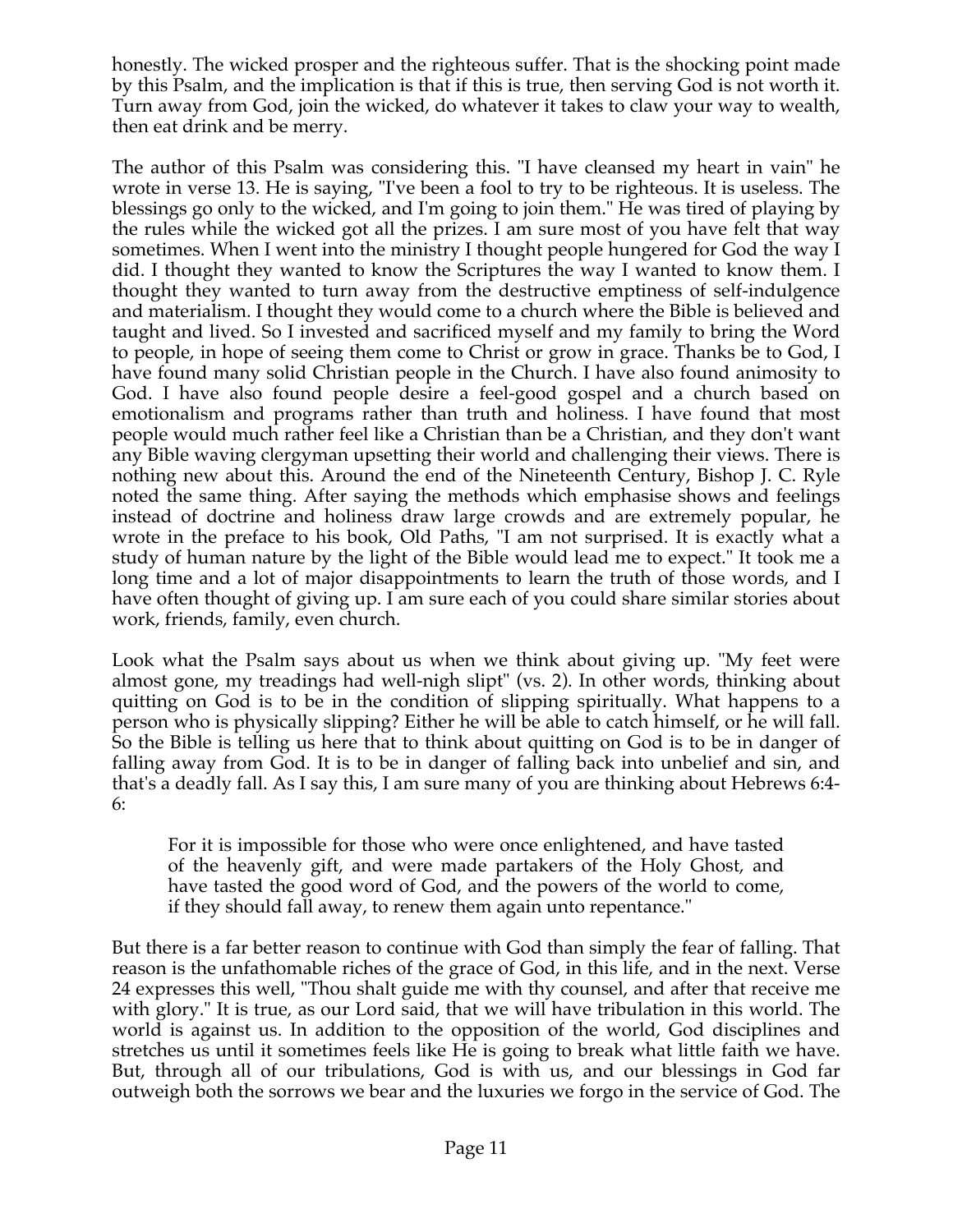wicked may have worldly success, but we have the counsel of God to guide us. We have the Bible, the Spirit, the sacraments, and the Church. We have prayer and worship. We have God living in us, we have meaning and purpose in life that gives direction to our struggles and makes sense of our trials. All of these things are ours to enjoy here and now. What more could we want out of life when God is our portion forever? It has been said that if there were no Heaven or hell, the Christian life would still be the only life worth living. I agree. I would not want to take part in the dogfight people join in their attempts to rise to the top. I would not want to lie and cheat, and step on others to get a promotion or a raise. I would want to conduct myself with honour and integrity in every sphere of life, even if there were no Heaven or hell. I would strive to be a Godly employee, employer, spouse, parent, daughter, son, in-law, sibling, for that is the only way to live and still be able to respect myself. In such a life I would be free of many of the habits and attitudes that destroy others and myself. I would not want the life of the wicked, not even for all the treasures of the world.

And we have the promise of even greater blessings for us in heaven. As verse 24 says, God will receive us with great glory. A major part of this is that God will receive us into His everlasting joy in Heaven. There is a place where we will no longer face sickness, sorrow, or death. There is a place where we will no longer face temptation, and no longer fall into sin. There is a place where you can see God "face-to-face," and in Him will find the greatest treasure and joy that can be found by the human soul. Would you trade all of this for the trinkets of earth? Would you sell your soul to make a few dollars? Truly nothing in this short life on earth is as valuable as knowing God and enjoying His grace. The Psalm asks if following God is woth the cost. It answers its own question. If I were to attempt to state the answer in modern terms, I would say, obeying God is the only thing that is worth it.

-- +Dennis Campbell

Bishop, Anglican Orthodox Church Diocese of Virginia Rector, Holy Trinity Anglican Orthodox Church Powhatan, Virginia www.HolyTrinityAnglicanOrthodoxChurch.org www.lifeinthescriptures.blogspot.com

#### *Guest Sermon from Rev Dr Peter Mullen, Mercers' Company of Richmond, North Yorkshire, United Kingdom*

*Foreword by Bishop Jerry Ogles* - This is an excellent paper by the Rev Mullen. He echoes the same sentiments of those of Bishop Dees fifty years ago. The scholars of the church were not blind-sided in the sixties-eighties. They were fooled with their eyes opened. The professors of faith of Church of England simply did not believe the Word of God and, therefore, felt free to expunge it once and for all from their midst.

Many mainline churches are doing the exact same thing at this moment without any notable outcry from their adherents.

*Comment by Bishop Dennis Campbell* – A very accurate appraisal.

**Sermon: "The State of the Church of England"** Preached by The Revd Dr Peter Mullen for the Mercers' Company of Richmond, North Yorkshire Corpus Christi 2012, *Courtesy*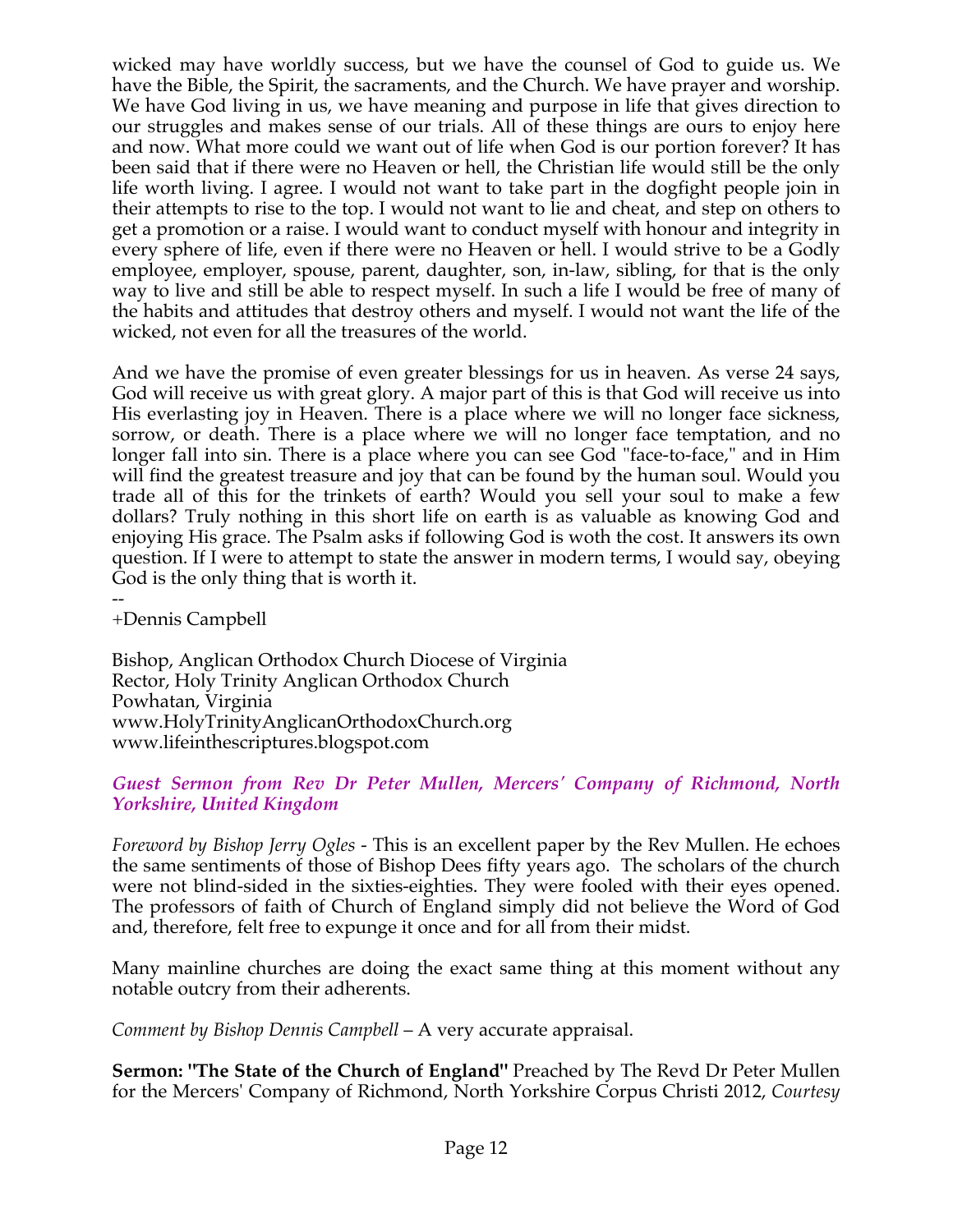For years now, a great number of people have been asking me what's going on in the



Church of England these days: the implication and tone of these enquiries suggesting that all is not well.

Indeed, it is not at all well.

I should like to try to offer some explanation of what has gone wrong. But the catastrophic farce into which the church has descended did not happen overnight. So you will have to listen to a bit of history - not much - but for this I beg your patience. Let us go back to, say, 1958. The Church of England was enjoying a period of confident expansion. Congregations were on the increase.

The habit of Parish Communion was replacing Matins and enlivening churches everywhere. Christenings and weddings were up. Ordinations to the priesthood were up. In the working class parish of Armley, Leeds, where I was raised, there were three of us who had offered ourselves to the priesthood.

To re-apply William Wordsworth: bliss was it in that dawn to be alive, and to be young was very heaven.

Let us look at this scene.

One of the most constructive, creative and unifying aspects of the church was that throughout it used *The King James Bible* and *The Book of Common Prayer*. This was a sort of happy genius, for these same books were used by all three parties in the church: High, Low and Broad.

Then, the "authorities" started to tinker with this happy arrangement and the decline set in. They were bent on making new versions of the Bible and the first of these was the New Testament part of The New English Bible which was published in 1961. This version is illiterate and in many places laughable. As, for instance, when the King James's Son of Belial (that is the devil himself) is rendered by the New English Bible as a good- for- nothing (I Samuel 25: 25)? What, the son of the devil himself is only a good- fornothing - like a truant from the fourth form who has been stealing apples from the housemaster's orchard! There isn't time to give you dozens of other examples of idiocy in the new versions of Scripture, but I devote a chapter to this in my book *A Partial Vision: Christianity and the Great Betrayal*. Buy one today and laugh all week...

Having emasculated Holy Writ, the authorities then devoted themselves to the ruin of public worship by the invention of jiving-for-Jesus, Noddy, services vastly inferior to *The Book of Common Prayer*, which had proved its worth in every parish in the land for 300 years.

Why, you may ask, did the hierarchy of the church perpetrate this destruction? Simply because they liked the sound of their own voices or, as Thomas Cranmer puts it in his Preface to *The Book of Common Prayer*, they were, such men who always had more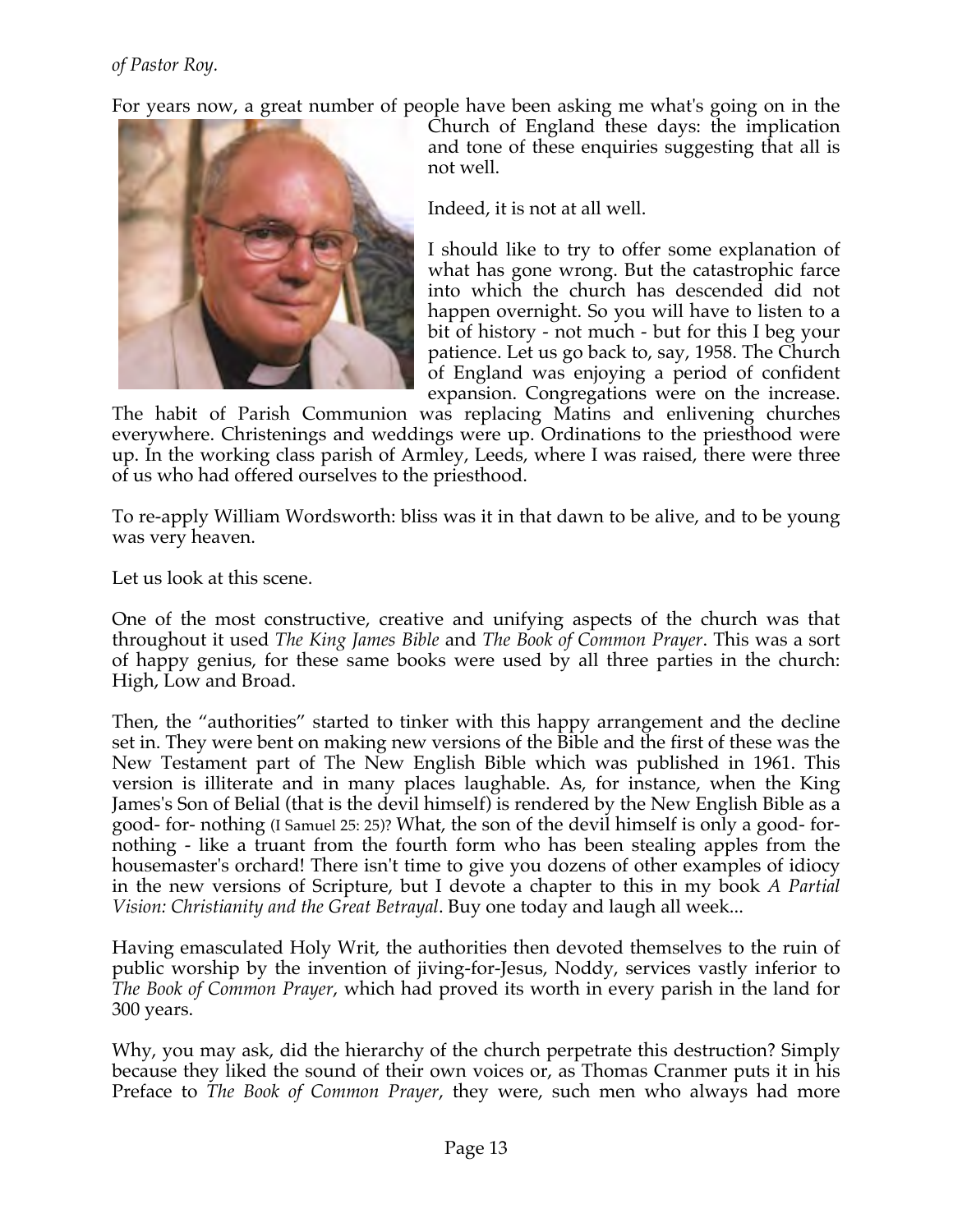regard for their private fancies than for that duty they owe to the public. But the full story of this desecration is truly scandalous.

In 1980 the bishops and synod put all these pathetic services into a new publication called *The Alternative Service Book*. At the time, they advertised this book as the greatest publishing event in 400 years. Twenty years later the bishops and synod actually banned - yes, officially banned - *The Alternative Service Book* and replaced it with something even more barbarous called *Common Worship*. So, first the sidelining of *The King James Bible* and then the destruction of the *Common Prayer* which had sustained the whole church for centuries. But there was, if you can credit it, a greater evil to come and it is this that I want to tell you about now. The authorities were not content merely to dumb down worship and produce illiterate versions of the Bible: they decided that the church must be secularized.

Suddenly, theological paperback books became all the rage. These were some of the titles: *Objections to Christian Belief; The Secular Meaning of the Gospel; The Gospel of Christian Atheism; But That I Can't Believe! ; Radical Theology and the Death of God*. And, most successful of the lot, *Honest to God* by John Robinson, Bishop of Woolwich. He launched this iconoclastic book with a long article on the front of The Observer newspaper entitled Our Image of God Must Go. In his book, Robinson sought thoroughly to undermine our notions of the being of God. Let me quote from him: In place of a God who is literally or physically 'up there' we have accepted, as part of our mental furniture, a God who is spiritually or metaphysically 'out there'." (*Honest to God*, p. 13). But Christians for 2,000 years had held as their core belief the objective, metaphysical existence of God. *Honest to God* was an explicit denial of this. Robinson's book was catastrophic in another way. In Chapter Six Robinson denies the authority of the Ten Commandments and says that instead our moral decisions should be guided by what he called situation ethics. In other words, you make up your own morality on the hoof. This appalling book had enormous influence, going into half a dozen reprints in as many months

A few years later, Christian priests and theologians published *The Myth of God Incarnate*  which denied the traditional view of Jesus as God and Man. It is crucial to notice that these new trends - the virtual abolition of *The King James Bible* and *The Book of Common Prayer* and the denial and abandonment of Christian orthodoxy - were most enthusiastically taken up by the most prominent people in the church; bishops, deans, principals of theological colleges and the like. You might say that the Church of England effectively resigned.

But the iconoclasts and virtual atheists who became the new Establishment were left with a big problem on their hands. If you denied, as they did, that Scripture and traditional church teaching actually meant what they said, what did you do with the words of the Bible and the doctrines of the Christian Fathers?

Answer: in the phrase used by Professor Rudolf Bultmann of the University of Marburg, you demythologized them. Let me spell out what this means practically. Take the feeding of the five thousand. Obviously, the new non-believing theologians could not by any means accept that this was one of Our Lord's miracles, but there it remains in the Bible - so what to do with it? Answer: it was a socialist picnic> So turn it into a banal story about sharing and make it part of a socialist ideology which grew and developed into today's rampant egalitarianism and leveling down. What about the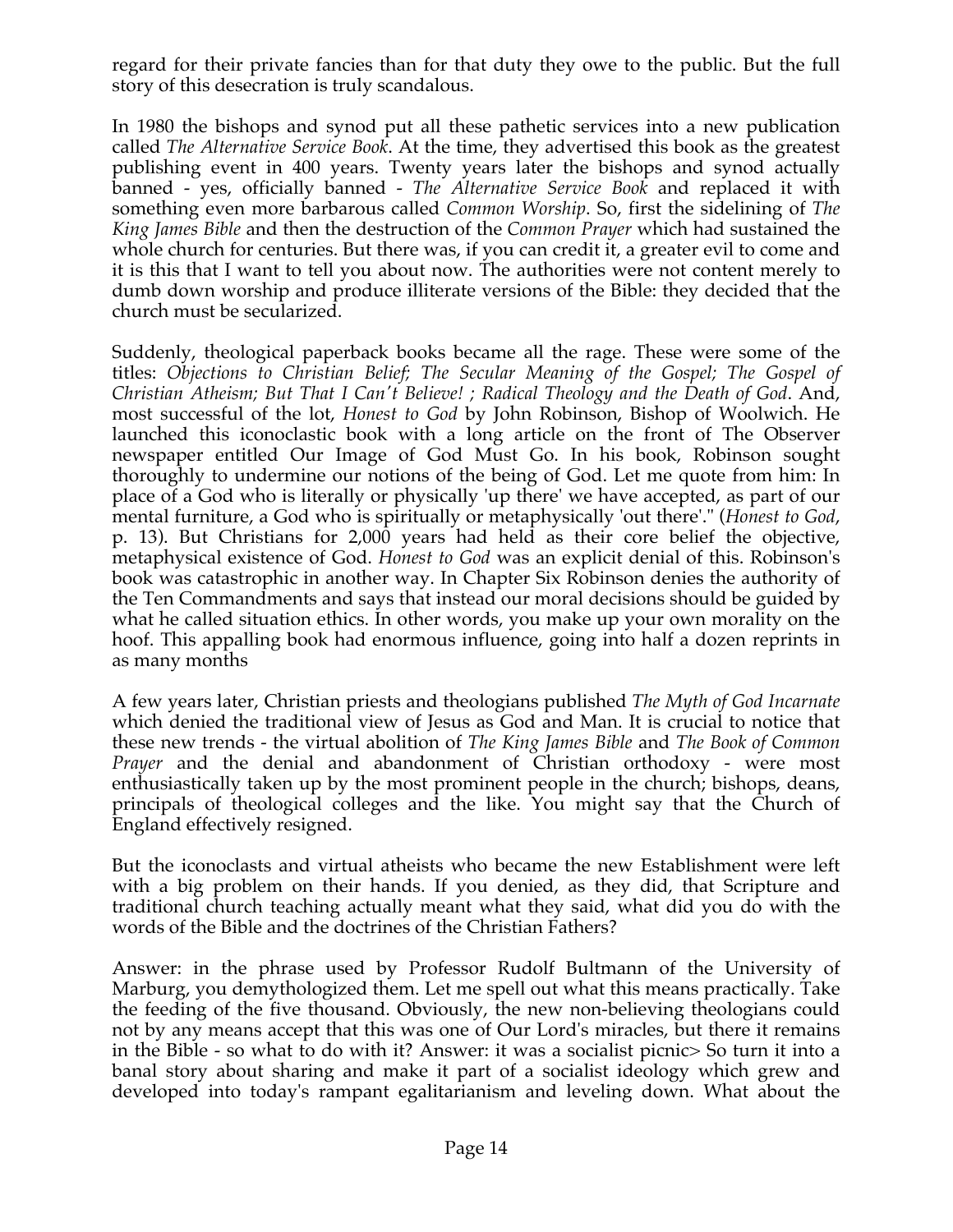resurrection of Christ? They didn't believe it. But there it stubbornly remains in all four gospels. So what to make of it? What they did was to deny that it happened and instead psychologize and subjectify it.

These leaders, who were supposed to be our spiritual fathers in God, our religious teachers and defenders of the faith, did not believe that Jesus rose from the dead. So they said instead that after his death his disciples experienced new life. Thus they left entirely unanswered where this experience of new life came from if Jesus remained dead. And it left unanswered the other question too: would the first Christian men and women really preach what they knew to be a lie? Would they really have had the courage to suffer martyrdom for what they knew was a cock-and-bull story?

This secularization of Christianity has accelerated over the years so that the church is now run by practical atheists. This is why you never hear many of our bishops and other senior clergy speak directly about scripture or the doctrines of the Creed. They don't believe what the Bible and the Creeds actually say. And so they retreat and reinterpret Christian doctrine in terms of the secular opinions of our time. And these opinions are always merely political. And of course they are always the fashionable left wing prejudices of the day.

This is why we hear from the bishops' palaces, the archdeaconries and the theological colleges endless palaver about diversity, equality, under-privilege, deprivation, social exclusion, saving the planet and all the rest.

If you don't believe in God who is a metaphysical reality; if you believe the feeding of the five thousand was that socialist picnic; if you think the resurrection was a mere shift in the disciples' mood; then there is nothing left for you to engage with than the secular dogmas of this world. Even this is not enough for the new brand of non-believing leaders of our church. They love above all things to discover the biggest universal delusion of the age - and identify themselves with it. So in the 1980s this was unilateral nuclear disarmament and now it is climate change.

The church has been reduced to an un-theological, bureaucratic, box-ticking, politicallycorrect irrelevance. That is why, to take an example close to where I live, the Occupy campsite outside St Paul's loomed so large. The hierarchy, having divested itself of fundamental belief, has nothing else to do.

To sum up: the church has lost its confidence in its own basic teachings and in its theological and dogmatic authority. Have you noticed how dogma nowadays is only a dirty word? We need a return to fundamental Christian faith. God only knows where and when such a return might begin. But we must pray for it every day.

The Rev Dr Peter Mullen is a priest of the Church of England and former Rector of St Michael, Cornhill and St Sepulchre-without-Newgate in the City of London. He has written for many publications including the Wall Street Journal. He is also Chaplain of **The Guild of Air Pilots and Air Navigators** (GAPAN) is one of the Livery Companies of the City of London. The Guild was established in 1929 and was granted the status of a Livery Company in 1956. The Guild is responsible for advising the government on air safety and aeronautics. The Guild ranks eighty-first in the order of precedence of Livery Companies and fourth in the order of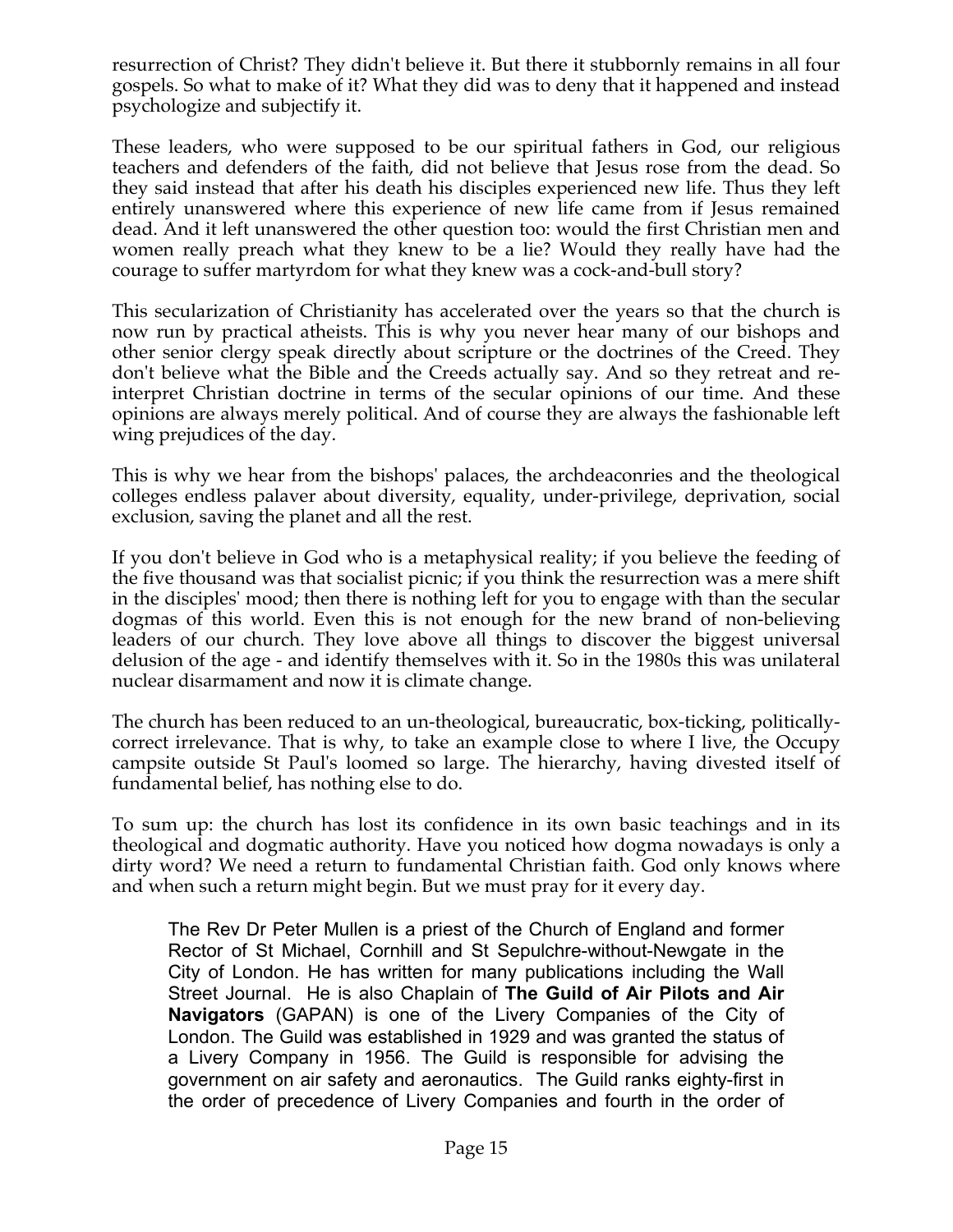precedence of the Modern Livery Companies. It is unique amongst City Livery Companies in having active Regional Committees in Australia, Hong Kong, New Zealand and North America, and unique in being permitted to continue to be called a Guild notwithstanding its status as a Livery Company.

The Guild's motto is *Per Cælum Via Nostra*, Latin for *Our Way Is By The Heavens.*

#### *New Nametags*

We had no new nametags today.

## *After Church Hospitality*

Sadly, no after church snacks. With no fatted dog nut in sight, it was off to the next village for Mexican Food. Fatted dog nuts next week!

After church goodies providers as currently signed up:

| Date         | <b>Name</b>                                                |
|--------------|------------------------------------------------------------|
| 17 June 2012 | <b>Opportunity Available - Second Sunday after Trinity</b> |
| 24 June 2012 | <b>Opportunity Available – Third Sunday after Trinity</b>  |
| 1 July 2012  | <b>Opportunity Available - Fourth Sunday after Trinity</b> |

*People in our Prayers* - http://faithfulcenturionprayerteam.blogspot.com/

#### **Why? Prayer is an extremely important activity.**

It is not that God knows not our needs, for He surely does. Yet, Jesus commanded us to ask God for those same needs. In addition to the obvious of asking God for help, offering thanksgiving and the like, prayer helps us focus our thoughts on how we might do God's work.

The Prayer Team of the Church of the Faithful Centurion was established to help our members and fellow Christians pray for those in need and to give thanks as well for the blessings we have been granted.

#### **Who can be on the list? Do I have to be a member of the Church of the Faithful Centurion to be prayed for?**

No! The only qualification to be on the list is that you want our prayer team to pray for you. We are Christians and are happy to pray for you, no matter who you are. If you want help from God, you are our kind of people.

#### **What is the commitment from the prayer team?**

Each member of the team will pray for the desired outcome at last once per day.

#### **How do I get myself or someone else on the prayer list?**

You can email one of the prayer team leaders: Jack - jack@faithfulcenturion.org or Dru dru@ faithfulcenturion.org, or call the church office at (619) 659-3608 or fill out a prayer card at church.

#### **What should I ask for?**

Depends on what you want. Some people merely want God to be asked to heal their ills and be mentioned by their first name, others want a specific outcome and / or have more of their personal information known to the team. Ask for what you want. It is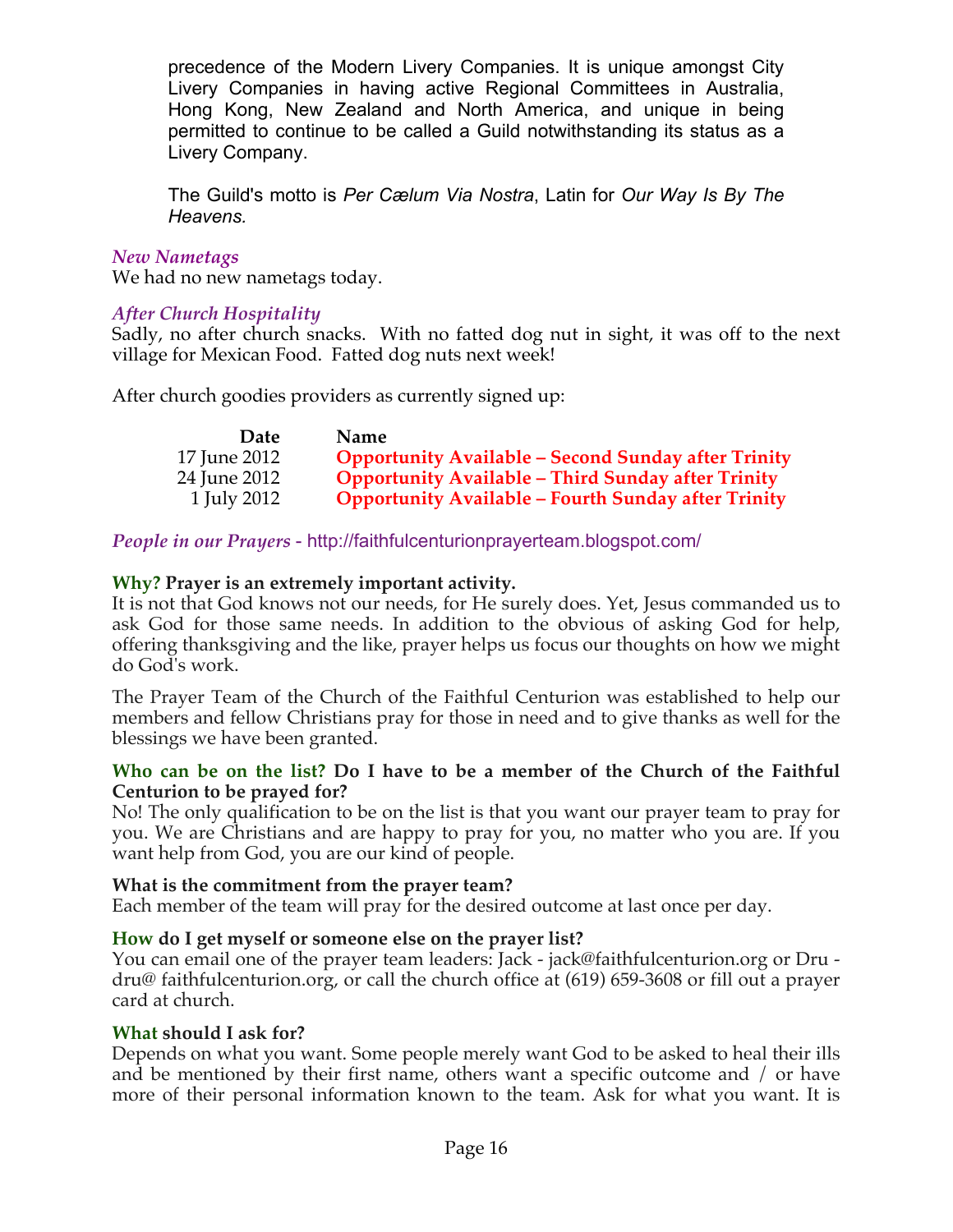your desire and need for prayer the team is attempting to meet. For typical examples, see the list below.

## **Updating the Team**

If you are on our prayer list, or if you have submitted a person that you have asked us to pray for, please update one of the team members or Hap in person, by telephone or email. It helps to be able to pray specifically for these individuals including their specific needs; plus if they get better, it is nice to give thanks!

Please note that on the yellow (maybe green or orange if you get an old one) cards at church, you can ask that those to be prayed for have their names disseminated to the prayer team. Those names will be said in church and appear here. Or, you can ask that their names and purpose be kept confidential, then only Hap will know to pray for them.

#### *Prayer List Notice – If you have someone on the prayer list and their needs have changed, please let us know. We'd like to update our prayers to reflect the need and most important to give thanks!*

## *Travel*

*Mona Mukerji* traveled from England to Pakistan recently, in order to commemorate the opening of a church she and her extended family had built in the town of Stunzabad, Pakistan, a very volatile area. Also, Mona's brother was a very, very renowned priest or bishop, in Lahore until he passed away. This family is heavily involved in uplifting Christians in Pakistan; as we know, they have their work cut out for them. God bless them and keep them safe.

## *Move*

- *Ryan Hopkins* has moved to Dillsburg, Pennsylvania, to study Dressage Riding through June 2013. Please pray for God's guidance in his life as he works and studies.
- *The Thomas Family* is on a short tour assignment in Guam through August 2013. Please pray for the assignment to continue to go well for Kurt and for Mary and the kids to make new friends. In particular pray that Kristyna and Mitchell will develop good friends and school mates there so as to further their development as both Christians and citizens. Things seem to be going well where the sun rises on the United States, so keep praying! Give thanks and ask for continued good developments.

## *Birthday*

Laurel Bessesen celebrated her 89<sup>th</sup> birthday on 26 April 2012.

## *Homebound or Infirm*

*Sara's mother* is in a state of deteriorating health, both physically and mentally. On 30 January 2012, she broke her hip and had a partial hip replacement. She is not doing well. Please pray for peace of mind for her and the ability for both Sara and her mother to put their cares and worries on God's shoulders so they can deal with the many problems involved.

## *Departed*

*Alice Berry* passed away 24 May 2012, after a hard fought battle with cancer. Please give thanks for her life here and pray for comfort for her husband Larry and their family who remain behind, pray that they can look to the Lord for comfort during this very hard time.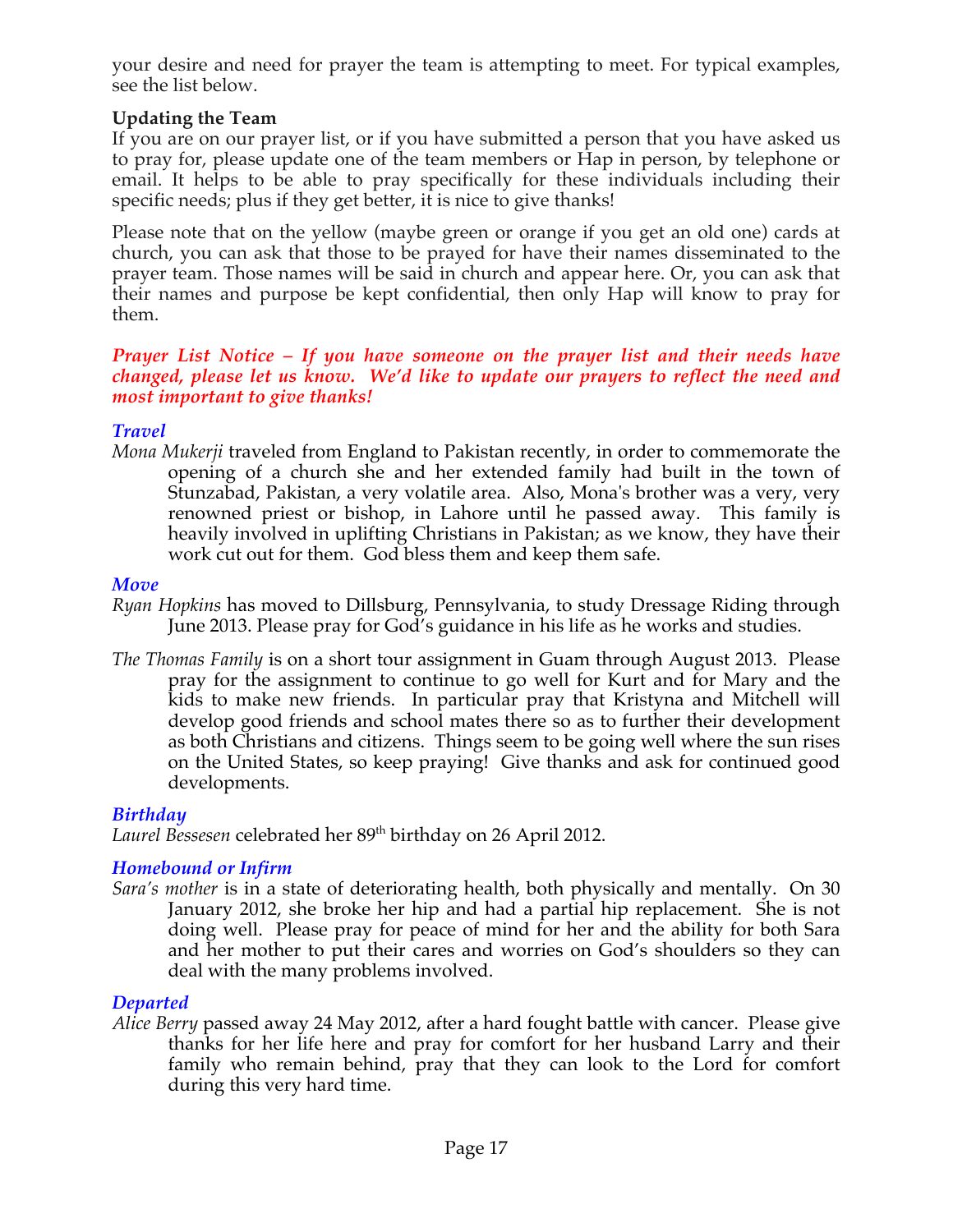## *In need of a miracle or understanding of God's Plan*

*Todd* and *Kenny* have both been fighting osteocarcinoma for over five years and have been told their time here on earth is nearing its end, absent a miracle from God. Both are ready to go home and leave the pain, but would like to stay. Please pray for them and their families.

#### *Healing*

- *Kevin Gerhart* discovered cancer on his neck. This is not believed to be the primary site and his doctors are trying to find the source site. Please pray for the medical team treating Kevin that they might pay attention, do their very best and find the source; that the treatment might be successful and he might live a long and healthy life to His honor and glory. Pray also for trust in God and peace of mind for Kevin, his wife and family.
- *Gil Garcia* had surgery at the VA hospital in Long Beach. The surgery was successful, they are predicting a 12 week recovery time. Please pray for a rapid recovery for Gil, as well as peace of mind for Gil, his wife Mary and their family.
- *Sylvia Lee,* Sandra Lee's mother, has progressive lumbar stenosis and sciatica, which is causing increasing pain in her back and weakness in her legs. Sylvia has already had mobility issues because of the strokes she had almost 20 years ago. She uses a wheelchair and walker as it is. Various pain pills and injections have not helped, so now it is time for a consultation with a surgeon. If this continues and Sylvia gets to the point where she can't walk or even stand, they will have to face moving out of the house they've lived in for 45 years. Please pray for strength, healing and easing of pain for Sylvia and her family's continued faith and in God as the Great Physician. They pray for help to listen to God's voice and guidance through this journey together.
- *Sara Simmons* sustained a fractured right knee as the result of a fall on a slate patio. She is now in a leg brace, but is still challenged for mobility. Please pray for patience for Sara and her husband Bill, as well as rapid and complete healing.
- *Kay Denton* (Mrs. Kay) got a blood clot, which affected two of her fingers. She underwent an angiogram which seemingly had the desired result and the Eveready Bunny rebounded once again. Please pray a prayer of thanksgiving for the positive outcome and pray for continued peace of mind for Mrs. Kay and her family. Give thanks for her trust in the Lord and her positive attitude.
- *Izaiah Urista (4*) has a brain tumor. He was playing with his older sister, Jade, at McDonald's when she noticed he wasn't using his right side to climb, etc. Jade took her brother to their mother after which they realized he couldn't lift his arm. They took him to the hospital where it was discovered he has a brain tumor. He will undergo about 18 months of chemo to see if the tumor will shrink. At this point they do not think they can do anything else for him. Please pray for strength and guidance for Izaiah and his entire family, as well as provide guidance for medical treatment team.
- *James L. Cavanah* had surgery the afternoon of 10 February 2012, to remove two small but cancerous tumors. James is a minister with the AOC in Savannah, Georgia. Please pray for his recovery and remission from the cancer. Give thanks for the surgery and pray for both him and his family to allow God to carry their worries while he recovers.
- *Bill Aitken* had a third abdominal surgery on 22 November 2011. This time the tumor was removed. Bill is having difficulty keeping the doctor's instructions, please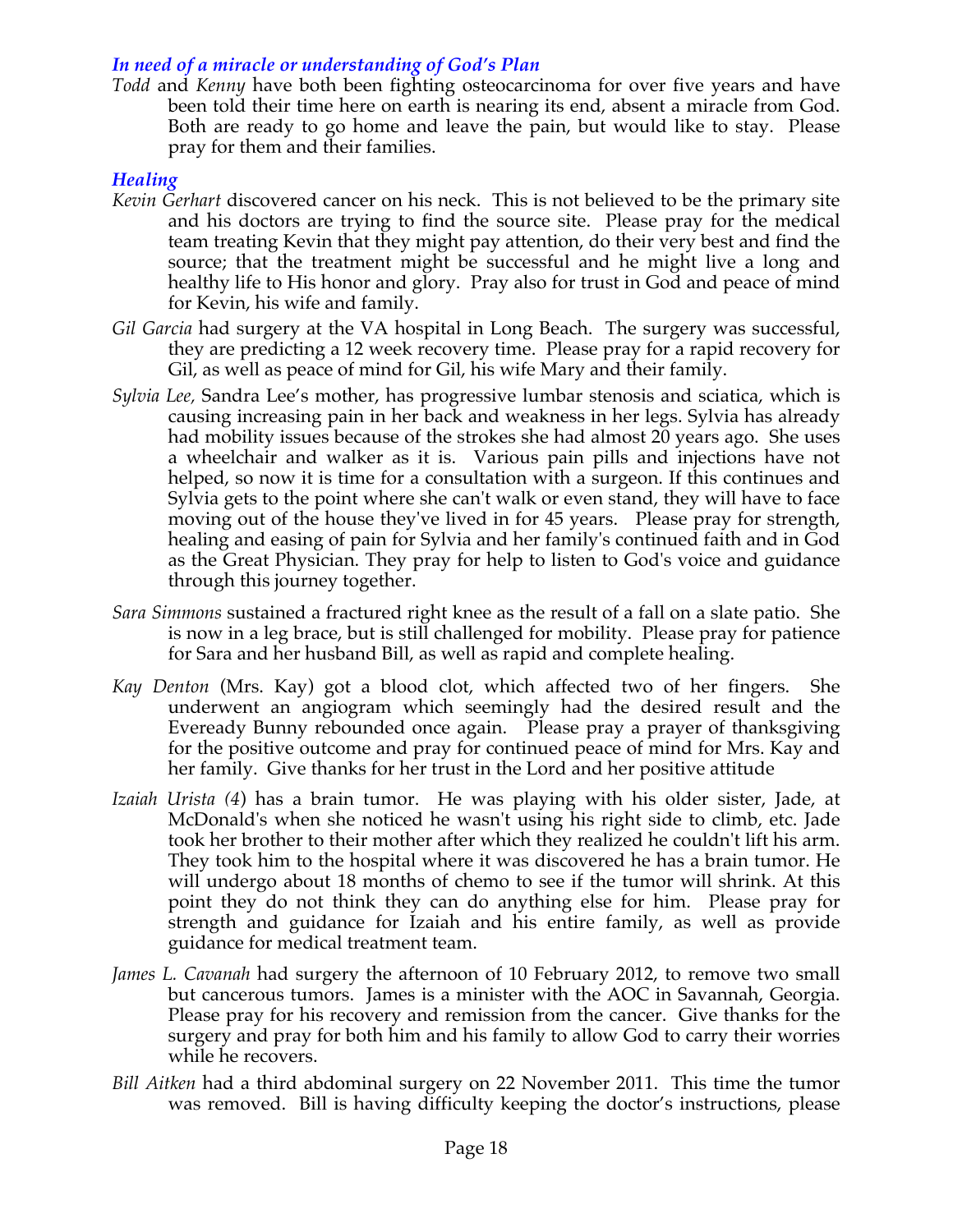pray for help for him to do so. Please pray that Bill might turn his heart outward to help those around him, as well as live a long and healthy life to the honor and glory of God. Pray also for peace of mind for Bill and his wife Sara.

- *Dotty Valkenaar* had successful surgery for a shoulder ligament problem on 28 February 2012. Physical therapy seems to be working, but is painful. Please pray for continued recovery and peace of mind through trust in God for Dotty and Lew, her husband, as well as their entire family.
- *Morris Martin, 91,* has had multiple bouts of pneumonia and lost his ability to swallow; he is still trying to regain his ability to swallow. Morris is back in the nursing home and gaining strength. Right now, the biggest trouble seems to be regulating his blood sugar, but otherwise he is doing very well gaining strength. He has a great attitude and trust in God. Pray for continued gain of strength and peace of mind for Morris and his family, in particular his son Paul. Pray for his trust in our Lord and for both him and his family to let God carry their worries while he recovers.
- *Steve Sundberg* had a heart attack after Easter. After some time, the medical team treating him decided he was not a candidate for stents and a five-way heart bypass was performed the week of 6 June 2011. Please pray for his complete recovery and for his three children and family who are very worried about him, pray also for his trust in our Lord and for both him and his family to let God carry their worries while he recovers.
- *Matt Alcantara*, age 15, has Osteosarcoma (bone cancer), a very rare and often lethal form of cancer with limited treatment options. This is a disease that is about 90 percent fatal in a couple of years. He has no hip joint on one side, but he walks and swims! Courage? Guts? You bet! Matt just came back from his what is now every four month bone scan – CLEAN! Thanks be to God for the way things have gone. Thanks also for the great faith of Matt and his entire family. Their faith and trust is a wonderful example for each and every one of us. But, now is not the time to stop praying. Actually, it never is the time to stop praying!
- *Judith Clingwall*, is afflicted with Multiple Sclerosis (MS). She is currently in Laurel Place, an extended care facility in Surrey, British Columbia. Judith's condition has worsened recently. She is no longer able to stand, in fact she has a lot of trouble sitting upright. Judith is depressed and wants to go home to watch her birds, which given everything seems unlikely at present. Please pray for her to take an active part in her own life, for her strength, peace of mind, trust in God and remission of the disease so she might return home to her family. Pray also for strength for her husband Martin as he deals with all the problems and stress of Judith's situation.
- *Becky Madden* is paralyzed from the neck down as the result of a tragic shooting accident. Her husband is doing his best to take care of her; it is hard and he is learning the best he can. Please pray for further recovery for Becky, as well as strength and guidance for her husband.
- *Betty Macauley,* Tim's mom, fell and cracked her hip. The surgeons were able to put a pin in the hip. She made it home after a week of rehabilitation, which is a good sign. She is now walking with the aid of a walker around the house and wheelchair when out side of house. Tim says she is tough and hanging in there, considering she will be 92 in June. Tim will be heading up to see her for a few days in April. Please pray for her rapid recovery and for a good attitude and most important for trust in God to keep her moving while she is here.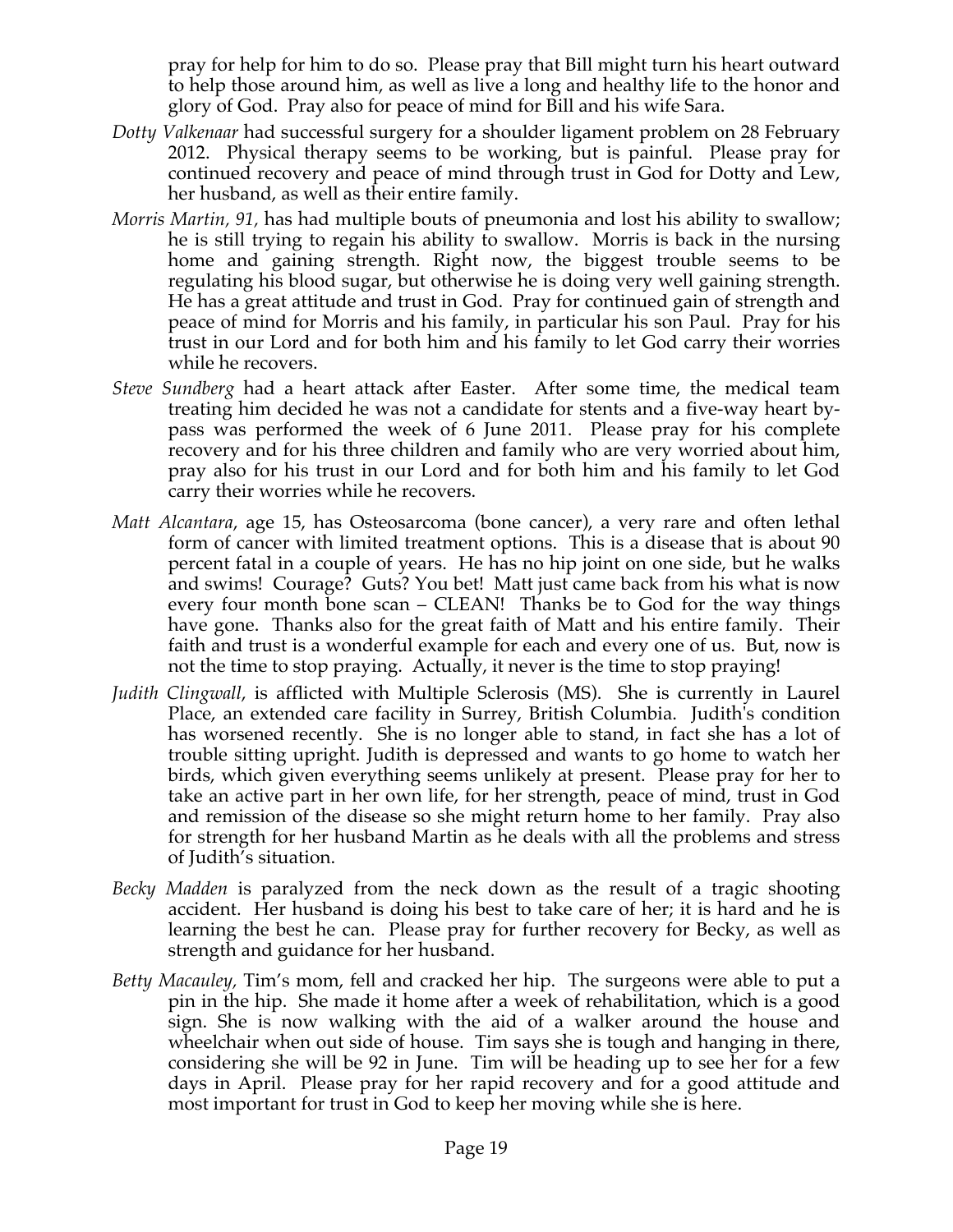- *Lauralee* underwent a lumpectomy on Friday after Thanksgiving. A further anomaly has been discovered and she had additional preventative radiation treatment. Please pray for a complete remission of the cancer. Pray also Lauralee will maintain her great attitude and trust in God.
- *Vince (age 15),* reoccurrence of Osteosarcoma, recent testing found a nickel sized tumor in his lungs. The doctors are consulting with a specialist in Houston. Please pray for guidance for the medical team and for peace of mind for Vince and his family.
- *Obra Gray* continues to take day by day. Please continue to keep Obra in your prayers, and give him the strength of knowing the Lord is with him and will never forsake him. Obra needs security of what lies ahead of him, and only the Lord can grant the solace to answer his prayer.

#### *Guidance*

*Sara* asks that you pray for guidance for her as she deals with the stresses of her family and life. Pray that she can separate those things which she can affect from those things which she cannot and give her grace to accept that she cannot do everything and can only change those things within her control.

*Jacquie* to open her heart to God and accept His Love and Grace.

*Hap* and *Ryan* both ask you to pray they might be able to trust God will help them make the right decisions at the right time and not to worry uselessly, to change those things they can change, accept those things they cannot change, sleep well to be able to do the correct things with a clear head and that they will open their hearts to the Holy Ghost.

## *Armed Forces & Contractors*

Airman Donny Patton (Kadena AB, Japan), Jordan (USMC – 29 Palms), Trevor (USAF - KC-10 Boom Operator), Trevor (USN – Whidbey Island, EF-18 Pilot), Kurt Thomas (USN – Guam)

## *Persecuted*

Around the world, Christians are under attack, not only in the Muslim world, but from Hindus and others in India. Also, they are under continual attack in the name of "Separation of Church and State" in the western world, as it becomes actively atheist or pro-devil buddy. Please pray for God's guidance and protection for all persecuted Christians and those around them.

## *Thanksgiving*

*Ryan and David Hopkins* give thanks for safe travel to Dillsburg, Pennsylvania.

## *Various Special Requests*

- We ask that you pray, please ask God that the Holy Ghost might give you insight into how you might make the lives of your friends and family better. Remember helping others is not just those who you don't know!
- Please join us in praying that the *Free Teen Guitar Class* will be continue to be an opportunity for God to work in the lives of the kids and their families. Please ask God to guide the class to new opportunities to make Him known to others. Help us to let the love of our Lord shine through us into their lives, putting Him first, so that He might enter in to their hearts and lives.

## *Question that only you can ask*

What would you like to know about our history, what we believe, what we do or how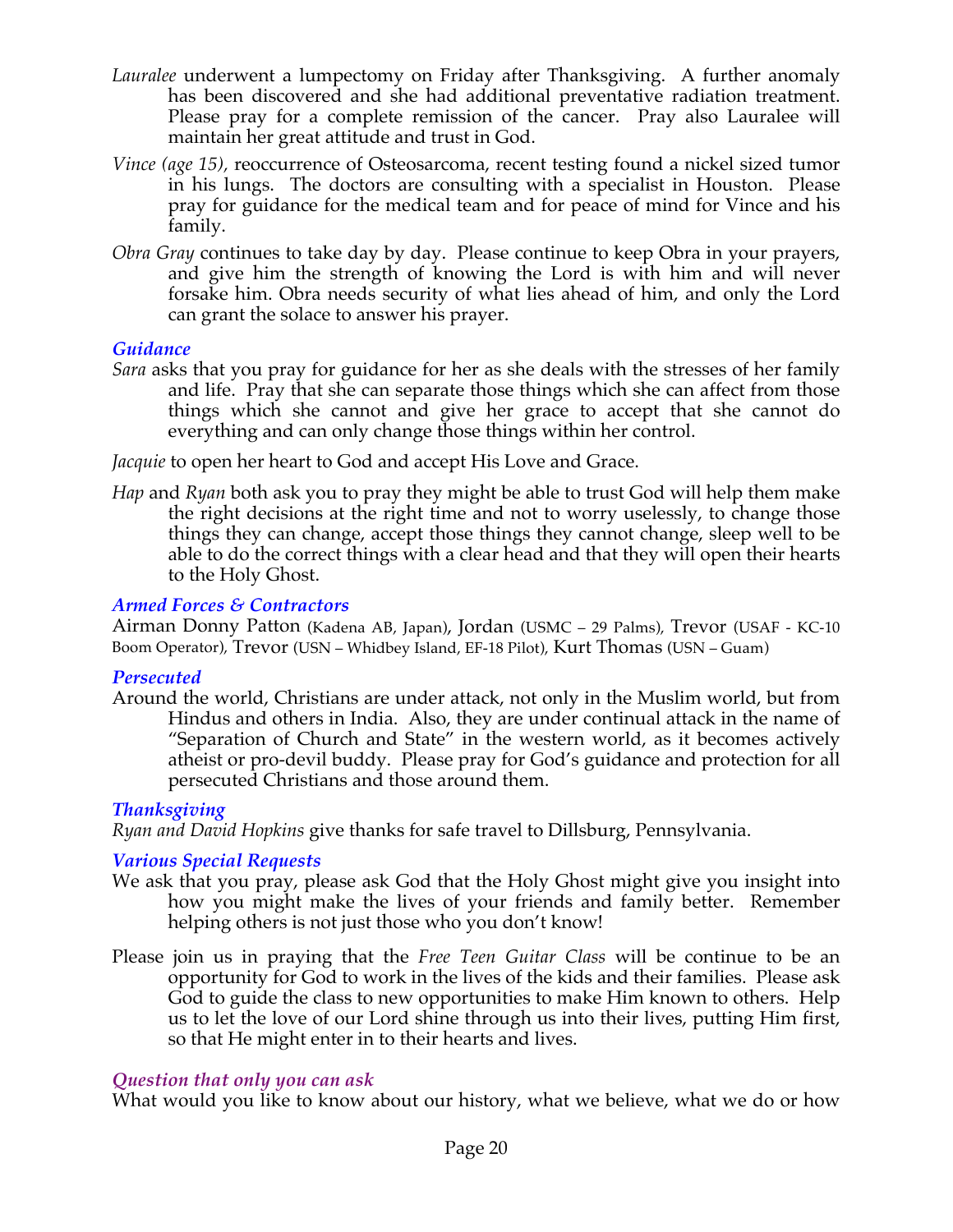we operate? Hap is looking for material for the continuing education class and *Thought for the Day* material. Help us help you. Please send your question to Hap so we all can get an answer. Just because you don't know the answer to your question doesn't mean you are the only one who doesn't know. But, if you don't ask, no one will know.

#### *I'd like to get a different point across or announce something*

If you have a different point of view, I would be happy to give you room to get your point across. While this publication is my perspective on events, I recognize not everyone may agree and that some people would like to express their own opinion. If you want to write something, please forward your item to Hap (with a note as to whether or not you would like editing help) to: hap@faithfulcenturion.org.

### *Epistleers*

We post the list of Epistle Readers in the Sunday Report each week so you can either plan your attendance or your pre-reading as the spirit so moves you.

| Reader                                     |
|--------------------------------------------|
| Dru Arnold – Second Sunday after Trinity   |
| Dru Arnold – Nativity of St. John Baptist, |
| superseding the Third Sunday after Trinity |
| Dru Arnold - Fourth Sunday after Trinity   |
| Dru Arnold – Independence Day              |
| Dru Arnold – Fifth Sunday after Trinity    |
| Dru Arnold – Sixth Sunday after Trinity    |
| Dru Arnold - Seventh Sunday after Trinity  |
|                                            |

## *The near future, as well as Next Sunday*

17 June 2012 – Second Sunday after Trinity – Holy Communion - Service start time 1000 (10:00 am); welcome or gathering songs before the service at 0945 (9:45 am); **Time 1000 (10:00 am); Location – 10603 Burrell Way, Descanso, CA**

24 June 2012 – Nativity of St. John Baptist superseding the Third Sunday after Trinity – Morning Prayer - Service start time 1000 (10:00 am); welcome or gathering songs before the service at 0945 (9:45 am); **Time 1000 (10:00 am); Location – 10603 Burrell Way, Descanso, CA**

1 July 2012 – Fourth Sunday after Trinity – Morning Prayer - Service start time 1000 (10:00 am); welcome or gathering songs before the service at 0945 (9:45 am); **Time 1000 (10:00 am); Location – 10603 Burrell Way, Descanso, CA**

4 July 2012 – Independence Day – Morning Prayer - Service start time 1000 (10:00 am); welcome or gathering songs before the service at 0945 (9:45 am); **Time 1000 (10:00 am); Location – 10603 Burrell Way, Descanso, CA**

8 July 2012 – Fifth Sunday after Trinity – Morning Prayer - Service start time 1000 (10:00 am); welcome or gathering songs before the service at 0945 (9:45 am); **Time 1000 (10:00 am); Location – 10603 Burrell Way, Descanso, CA**

15 July 2012 – Sixth Sunday after Trinity – Holy Communion - Service start time 1000 (10:00 am); welcome or gathering songs before the service at 0945 (9:45 am); **Time 1000 (10:00 am); Location – 10603 Burrell Way, Descanso, CA**